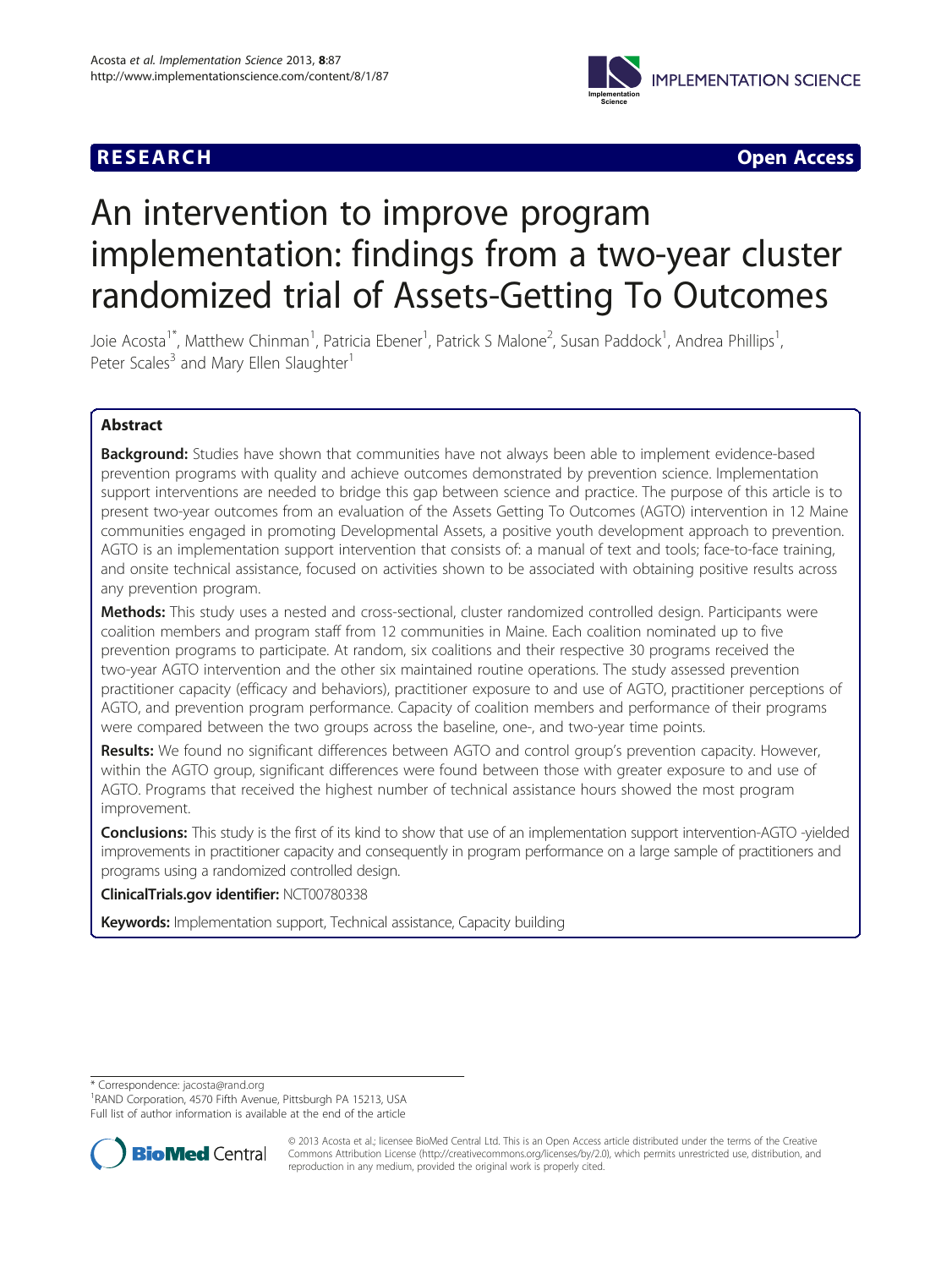## **Background**

Prevention programming can improve youth outcomes and be cost effective [\[1\]](#page-13-0). While programs need to be well implemented, they also require practices such as tracking outcomes and engaging in continuous improvement-to reap these benefits [\[2](#page-13-0)]. Yet, many studies have shown that communities have not been able to implement evidencebased prevention programs with such quality and achieve outcomes demonstrated by prevention science [\[3-8\]](#page-14-0). This 'gap' between science and practice (e.g., [[9,10\]](#page-14-0)) can result when communities lack individuals with the capacitydefined as the self-efficacy and behaviors-needed to engage in critical prevention practices.

Getting To Outcomes<sup>®</sup> (GTO<sup>®</sup>)<sup>a</sup> was developed to bridge this gap between science and practice. GTO is an implementation model (Figure 1)-specifying ten steps (or sets of activities) prevention practitioners should take, shown to be associated with obtaining positive results across many different prevention programs [[11\]](#page-14-0). The first six involve planning activities (needs assessment, goal setting, choosing programs, ensuring appropriate capacity and fit, planning program details), the next two steps are process and outcome evaluation [\[7](#page-14-0),[8\]](#page-14-0), and the last two steps involve using data to improve programs and sustaining programs [[9,10\]](#page-14-0). GTO is also an implementation support intervention, which strengthens the efficacy and behaviors (collectively known as capacity) community practitioners need to perform these activities with quality. GTO has been found to improve the capacity of individual practitioners and the performance of drug prevention programs in both quasi-experimental [[12](#page-14-0)] and randomized controlled trials [\[13\]](#page-14-0). Congruent with social cognitive theories of behavioral change [[14-17\]](#page-14-0), the efficacy and behaviors related to the activities targeted by GTO's 10 steps (i.e., prevention 'capacity' at the individual level), are related to how well prevention is carried out at the program level [\[18](#page-14-0)], which, in turn, affects outcomes.

GTO has been adapted to a number of content areas, recently to the model of positive youth development developed by Search Institute. This model, called 'Developmental Assets', states that in order to thrive, young people need 40 key developmental supports and experiences that include but are broader than the notion of protective factors. From a caring school climate to participation in high-quality after-school programs, these factors have been shown to predict health and well-being outcomes consistently across sex, race-ethnicity, and family income [\[19-21](#page-14-0)]. This approach was blended into the 10 GTO steps, so that each step was enhanced to include a specific focus on building assets. For example, in step one (choose which problem(s) to focus on) individuals use both asset indicators, as well as risk information, to help select priorities. This blended approach is called Assets-Getting To Outcomes (AGTO) [[22\]](#page-14-0).

The AGTO model and corresponding intervention is grounded in implementation theory. For example, AGTO operationalizes the Consolidated Framework

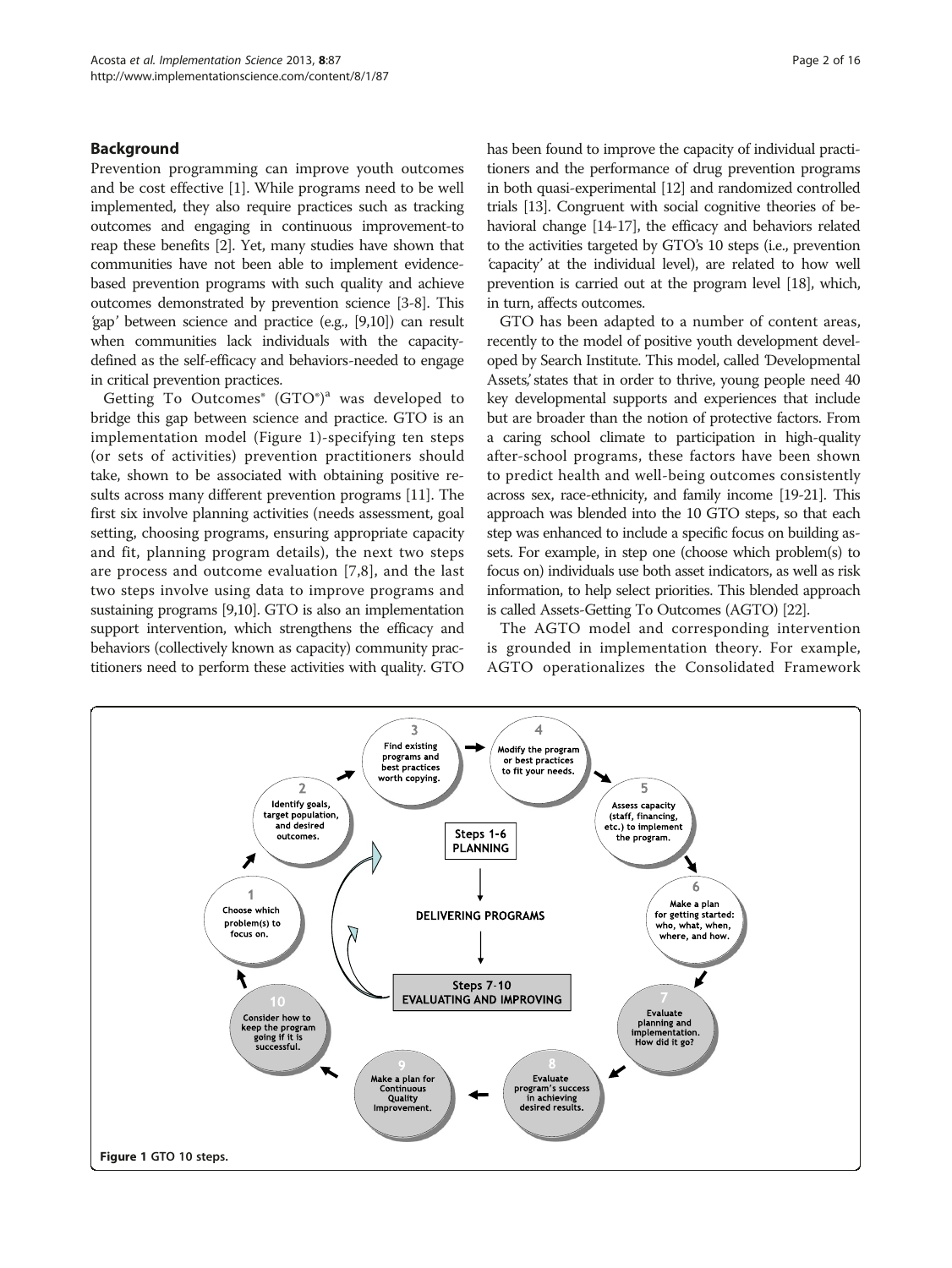for Implementation Research (CFIR) to ensure that all the major domains that influence implementation are considered [[23](#page-14-0)]. Intervention characteristics (e.g., evidence strength and quality, relative advantage, complexity, adaptability), the first domain, can influence whether practitioners adopt an intervention. Without adaptation, many interventions come to settings as a poor fit. Even if these interventions have been known to improve outcomes, practitioners do not always adopt these interventions, underscoring the need for core intervention elements and what the CFIR terms an adaptable intervention periphery (i.e., elements that can be adapted to improve intervention fit [[3](#page-14-0)]. The AGTO intervention walks practitioners through a systematic process to assess, and then improve, how well interventions fit with their target population, organization, and broader community (step four: Fit).

The next three domains of the CFIR comprise the outer setting (e.g., broader social, political and economic context including policies, incentives, resources etc.), inner setting in which the intervention is implemented (e.g., context of the specific organization or group implementing the intervention including the structural characteristics, relationships, implementation readiness), and the characteristics of the individuals involved (e.g., knowledge, skills). Attention needs to be paid to factors both at the individual and organizational levels that impact the degree to which new practices are adopted and implemented. For example, a number of studies have shown that factors at both the individual level (e.g., training, skills, efficacy, involvement in decision making, and satisfaction of teachers) and at the organizational level (organization size, climate, and financial resources, and active support of principals and administrators) have been shown to predict successful implementation of prevention in public schools [[3,24-28\]](#page-14-0). In the AGTO study, the inner setting is the coalition, the outer setting is the broader community where coalitions are located, and the individuals involved are the prevention practitioners who are coalition members. To create both capacity and conditions for successful implementation of programs, the AGTO intervention targets both practitioners and coalitions. While AGTO helps the inner setting and individuals account for the outer setting, it is beyond its scope to specifically alter the broader social, political, and economic context.

Implementation process or the active change process aimed to achieve individual and organization use of the intervention as designed is the final domain in the CFIR. Research suggests that innovative multi-level strategies are needed to improve the implementation process. Passive approaches such as trainings by themselves do not lead to change, as attendees often experience barriers to incorporating newly learned information into their work [[29,30\]](#page-14-0). The AGTO intervention, which is proactive versus passive, specifically targets improvements to this implementation process at both the individual and program level so that implementation more closely aligns with empiricallybased, high-quality prevention processes.

The purpose of this article is to present two-year outcomes from an evaluation of AGTO in 12 Maine communities engaged in promoting Developmental Assets (interim one year outcomes have been presented elsewhere [\[18\]](#page-14-0)). At random, six coalitions and their respective programs received the two-year AGTO intervention and the other six maintained routine operations. Capacity of coalition members and performance of their programs were compared between the two groups across the baseline, one-, and two-year timepoints. The study had the following hypotheses:

Hypothesis one: Individual prevention practitioners in the AGTO group would demonstrate greater gains in capacity than those in the control group.

Hypothesis two: Individual prevention practitioners with greater exposure to and use of AGTO would demonstrate greater gains in capacity than those who were assigned to use AGTO but used less or none.

Hypothesis three: Whole prevention programs in the AGTO group would demonstrate significant gains in prevention performance (i.e., performing various prevention tasks with high quality) overall and in proportion with their use of AGTO.

Building upon previous GTO studies, the current study is the first to evaluate GTO on both individual capacity and program performance in a randomized trial with a larger number of programs in a way that uses a traditional approach to conducting a randomized trial, while being flexible enough to account for the 'complex, interacting, multi-level, and transients states of constructs in the real world' [\[31\]](#page-14-0). Consistent with CFIR, the study attempts to evaluate AGTO in terms of its impact on three of the CFIR domains: inner setting, individual characteristics, and implementation process; while using measures of the outer setting as covariates. Table [1](#page-3-0) provides a summary of how the study design aligns with and measures the CFIR domains.

## Methods

## Study design

The study was a nested cross-sectional matched pairs group randomized trial [[32](#page-14-0)]. Twelve coalitions were randomized to either receive the two-year AGTO intervention or to serve as comparison coalitions. Prior to randomization, coalitions were matched into pairs based on the total population and demographic characteristics of the community served by each coalition (from the 2000 Census) and a rating of each coalition's functioning at baseline. Two technical assistance providers and a local coalition expert came to consensus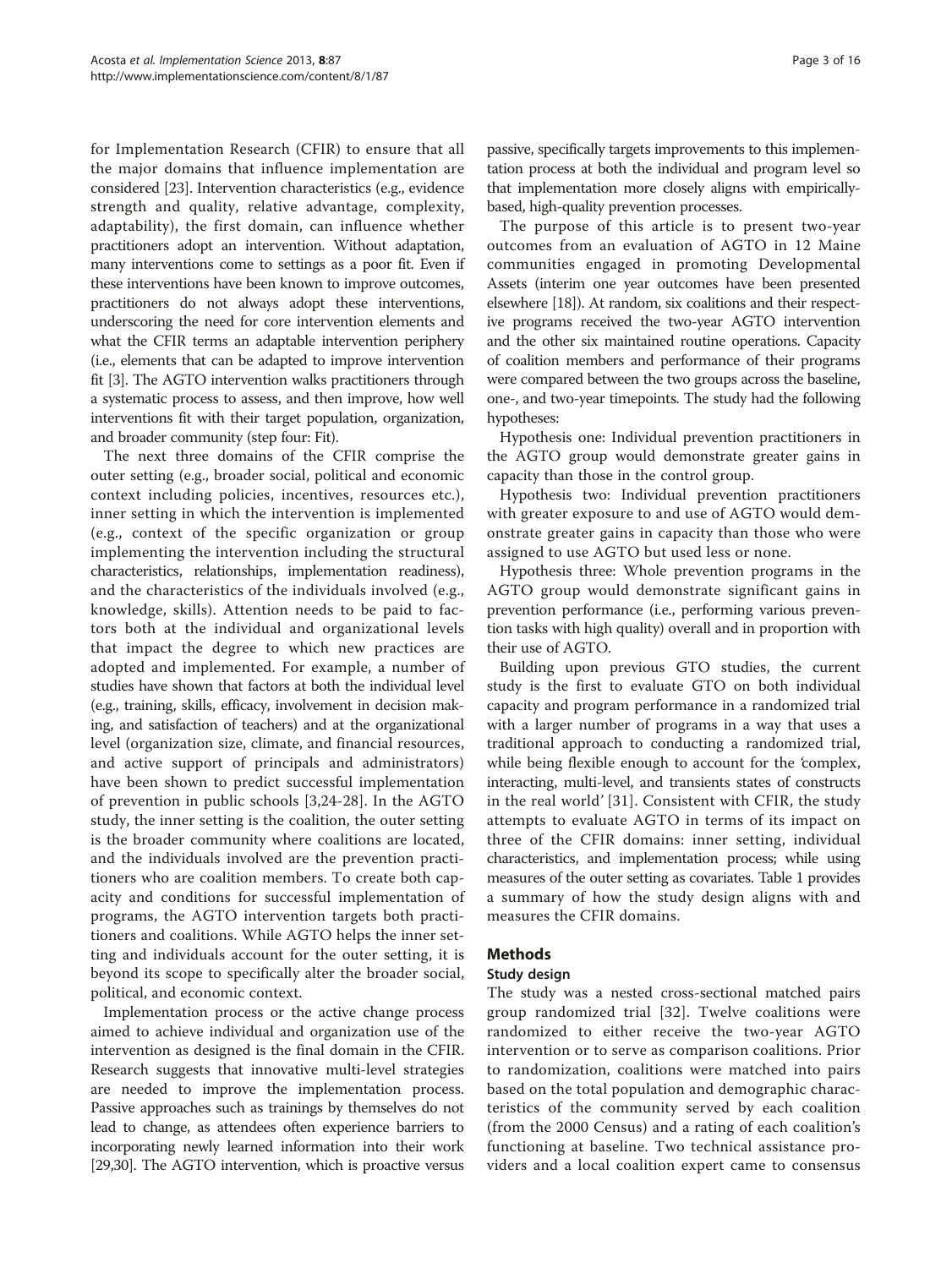| <b>CFIR domains</b>          | How the domain aligns with AGTO                                                                                                                                                                                           | Relevant study measures                                                                                                                                                         |  |  |  |
|------------------------------|---------------------------------------------------------------------------------------------------------------------------------------------------------------------------------------------------------------------------|---------------------------------------------------------------------------------------------------------------------------------------------------------------------------------|--|--|--|
| Intervention characteristics | AGTO walks practitioners through a systematic process to<br>assess, and then improve, how well interventions fit with their<br>target population, organization, and broader community                                     | No study-wide measures, but AGTO supported the<br>development of process measures to assess these<br>characteristics at the program level                                       |  |  |  |
| Outer setting                | Broader social, economic, and political context of the 12<br>participating communities, outside the scope of AGTO                                                                                                         | Practitioners perceptions of how community context<br>affected program implementation (qualitative interviews)                                                                  |  |  |  |
| Individuals involved         | AGTO builds the prevention capacity of coalition members and<br>program staff that comprise the study sample                                                                                                              | Practitioners prevention self-efficacy with AGTO and<br>AGTO behaviors (coalition survey)                                                                                       |  |  |  |
| Inner setting                | AGTO targets improving the setting of interventions within the<br>12 community-based coalitions and 60 programs that comprise<br>the study sample                                                                         | Practitioners satisfaction with coalition membership<br>and leadership (coalition survey)                                                                                       |  |  |  |
| Implementation process       | AGTO proactively targets improvements to the implementation<br>process at both the individual and program level so that<br>implementation more closely aligns with empirically-based<br>high quality prevention processes | Self-reported exposure to AGTO (coalition survey) and<br>utilization of AGTO TA (TA providers log) Program<br>implementation along the 10 steps of AGTO<br>(capacity interview) |  |  |  |

<span id="page-3-0"></span>Table 1 CFIR domains by study design and measures

to derive the pairings based on each participating coalition's overall stage of development, as well as their stage of development in four functional areas: coalition development and management, coordination of prevention programs and services, conducting environmental strategies, and acting as intermediary or support organization to other community organizations and coalitions. Coalitions were rated on their mastery of each functional area on a Likert scale. The matched pairs were sent to the project statistician, who allocated one coalition per matched pair to the AGTO intervention by using the random number generator in Microsoft Excel. Programs and practitioners followed their coalition assignment. The rating and resulting four-stage categorization were developed by Office of National Drug Control Policy's evaluation of the Drug-Free Communities program after reviewing the literature on coalition functioning and receiving input from experts and coalition leaders [[33](#page-14-0)]. Analysis of these stages within the Drug-Free Communities program showed that the more advanced coalitions had stronger prevention practices and better outcomes [[33](#page-14-0)]. As will be seen below, it was not possible to blind research staff or participants to their study condition.

#### Setting: 12 community-based coalitions

Participants were all the coalition members and program staff from 12 coalitions in Maine. Community-based coalitions are comprised of prevention practitioners from non-profit organizations from multiple levels (individual, organizational, policy) and sectors (parents, youth, criminal justice, education) that collaborate to improve community health [\[34](#page-14-0)]. These 12 coalitions are similarly structured (a small group of paid staff working with a larger group of volunteers), work in similar geographic and demographics settings, $b$  and have similar rates of reported youth risk behaviors (e.g., alcohol and drug use), $\epsilon$ missions (to promote healthy youth development), annual budgets, and numbers of distinct programs. However, it is important to note that membership and leadership in coalitions are not static, but change over time. These coalitions represent the inner setting defined by the CFIR.

## **Participants**

#### Prevention practitioners

Coalition members, characterized by the CFIR as the individuals involved, completed a coalition survey at baseline (just prior to the AGTO intervention, April 2009), mid (about one year later, June 2010) and post (about two years later, July 2011). After randomization, but prior to completing the survey, we received approval from RAND's Human Subjects Protection Committee for the study and written consent was obtained from all participants. The overall response rate was 82% across all sites at baseline, 79% at mid, and 89% at post. Community coalitions often experience high turnover and the same was true here, as 41% percent of those surveyed at baseline or mid were also surveyed at post. New participants joined the coalition after baseline as well. There were 376 survey participants at baseline, 303 at mid, and 315 at post (152 of whom had participated in the baseline survey and 163 who had not), yielding a total of 591 unique participants. The size of the clusters used in the analyses (in this case, coalitions) ranged from  $n = 8$  to  $n = 50$ across the 12 coalitions and three time points. In lieu of a CONSORT diagram (Additional file [1\)](#page-13-0), Table [2](#page-4-0) presents additional response rate and sample size information is, which better presents this information for this study. At baseline and post, we compared the distributions of several participant characteristics (see covariates below) between the intervention and control groups using ordinal, logistic, or linear regression, with the AGTO group indicator as a predictor variable (see Table [3\)](#page-5-0). We found no statistically significant differences in characteristics between the groups at either baseline or post, except for satisfaction with involvement in the coalition. The AGTO group reported significantly higher satisfaction at post than the comparison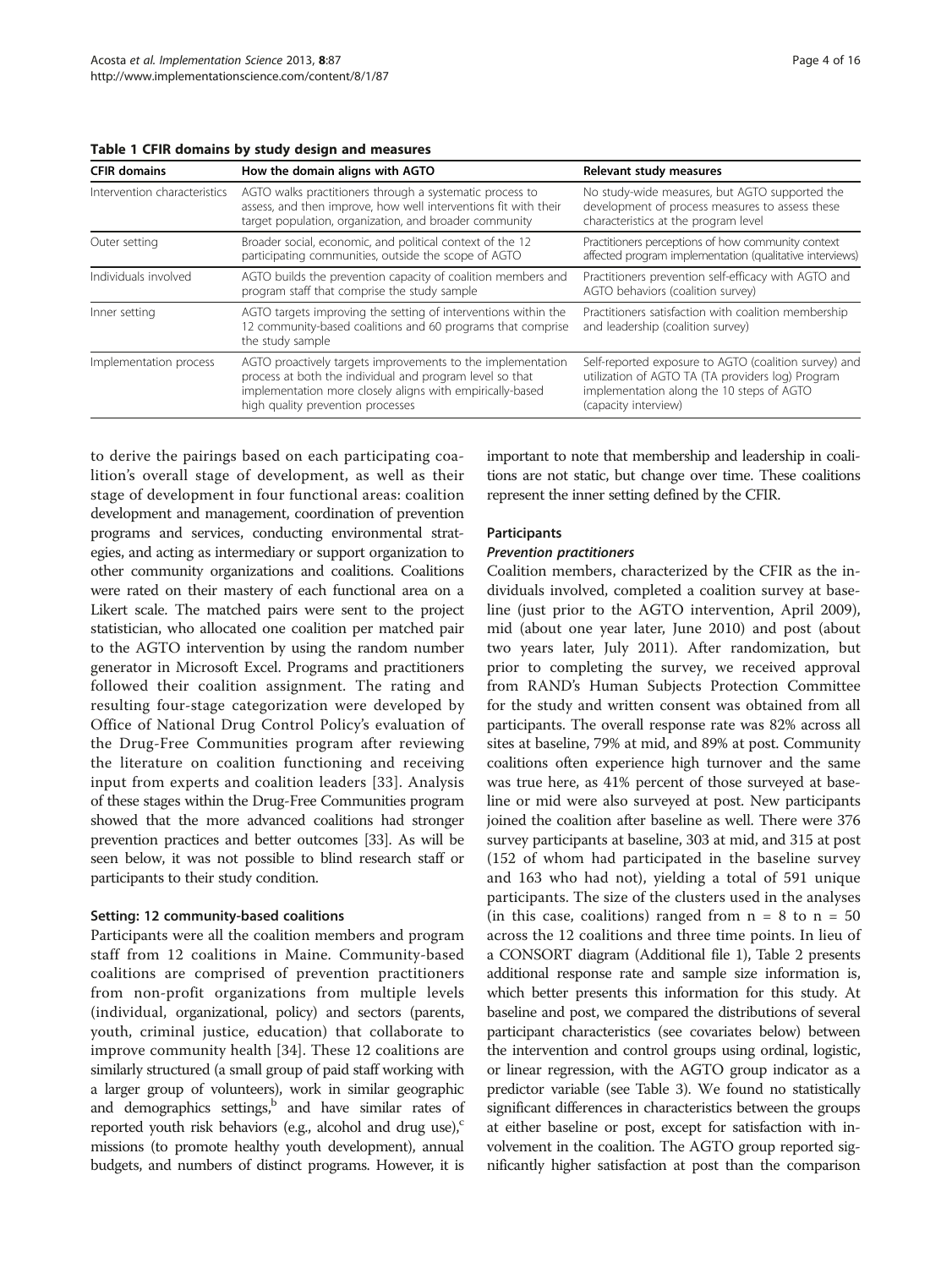|                    |                    |                 |        | Response rates, % |         | Use of AGTO, %                                                         |    | Sample sizes |    |        |         |              |                             |  |
|--------------------|--------------------|-----------------|--------|-------------------|---------|------------------------------------------------------------------------|----|--------------|----|--------|---------|--------------|-----------------------------|--|
| Coalition<br>pairs | Study<br>condition | <b>Baseline</b> | Mid    | Post              | of AGTO | First year Second year Baseline Mid Post All time- Baseline<br>of AGTO |    |              |    | points | and mid | Mid and post | <b>Baseline</b><br>and post |  |
| 1a                 | Control            | 72.09           | 57.69  | 90.00             | 10      | 29                                                                     | 31 | 14           | 27 | 27     | 6       |              | 2                           |  |
| 1 <sub>b</sub>     | <b>AGTO</b>        | 93.33           | 100.00 | 88.89             | 93      | 85                                                                     | 14 | 20           | 8  | 12     | 18      | 2            |                             |  |
| 2a                 | Control            | 70.83           | 61.90  | 81.25             | 18      | 23                                                                     | 17 | 13           | 13 | 18     | 10      |              |                             |  |
| 2 <sub>b</sub>     | <b>AGTO</b>        | 81.82           | 86.67  | 93.55             | 47      | 50                                                                     | 17 | 26           | 29 | 39     | 6       | 10           |                             |  |
| 3a                 | Control            | 80.65           | 81.40  | 92.86             | 12      | 17                                                                     | 50 | 35           | 39 | 54     | 14      | 8            | 2                           |  |
| 3 <sub>b</sub>     | <b>AGTO</b>        | 83.87           | 80.39  | 84.62             | 34      | 49                                                                     | 50 | 41           | 33 | 60     | 14      | 12           |                             |  |
| 4a                 | Control            | 95.24           | 78.05  | 83.33             | 23      | 32                                                                     | 40 | 31           | 30 | 45     | 16      | 14           |                             |  |
| 4 <sub>b</sub>     | <b>AGTO</b>        | 80.00           | 72.73  | 88.89             | 21      | 47                                                                     | 24 | 15           | 24 | 27     | 2       |              |                             |  |
| 5a                 | Control            | 74.36           | 74.36  | 82.98             | 17      | 24                                                                     | 29 | 29           | 39 | 42     | 10      | 12           |                             |  |
| 5b                 | <b>AGTO</b>        | 87.18           | 85.00  | 95.12             | 32      | 38                                                                     | 34 | 34           | 39 | 60     | 4       | 14           |                             |  |
| 6a                 | Control            | 79.55           | 70.59  | 100.00            | 9       | 25                                                                     | 35 | 12           | 11 | 12     | 12      |              |                             |  |
| 6b                 | AGTO               | 87.80           | 89.74  | 88.46             | 20      | 24                                                                     | 35 | 33           | 23 | 54     | 12      | 6            |                             |  |

<span id="page-4-0"></span>Table 2 Additional sample size information

group ( $p = 0.003$ ). Analyses were adjusted to account for this statistically significant difference, and given that it was one of a large number of t-tests we do not anticipate this difference influenced the findings presented in this article.

#### Prevention programs

Each coalition nominated up to five prevention programs to participate in the study (one-half of the programs were assigned to intervention group, one-half to the control group). Despite some variability, all programs aimed to promote healthy development with middle and high school youth. Although some were evidence-based programs including Project ALERT [[35](#page-14-0)], Lifeskills Training [[36](#page-14-0)], and Making Proud Choices [\[37-39](#page-14-0)], most were designed by coalitions, including mentoring, social norms campaigns, programs to divert first offenders from the juvenile justice system, and leadership training. Most programs were ongoing at the outset of the study.

#### AGTO intervention

The AGTO intervention includes three types of assistance which are adapted to fit the needs and priorities of the individuals involved, as well as the inner and outer setting: a manual of text and tools; face-to-face training, and onsite technical assistance (TA). These three types of assistance aim to improve the implementation process for each program. Two full-time, Maine-based staff, one with a master's and one with a bachelor's degree, provided AGTO tools, training, and TA to the intervention coalitions and programs during the two-year intervention period. The tools are in the Search Institute-published manual, Getting To Outcomes with Developmental Assets: Ten steps to measuring success in youth programs and communities [[22](#page-14-0)], which all intervention participants received. The training was delivered separately to each coalition over a full day

after baseline, and covered the AGTO model, tools in the manual, and an introduction to the TA process. Based on TA literature [\[40-43](#page-14-0)], the AGTO-based TA involves three structured steps, including an initial diagnosis of program functioning, development of a logic model, and development of a plan for how the TA and program staff were to make improvements, carried out during and in between biweekly TA visits. TA staff provided consultation and feedback to practitioners on conducting AGTO tasks as applied to their program [\[44-46](#page-14-0)]. An expanded discussion about the AGTO intervention is available elsewhere [\[18\]](#page-14-0).

## Measures

## **Covariates**

The coalition survey included demographic information about prevention practitioners (i.e., age, gender, race/ ethnicity, education, and employment status), consistent with CFIR's individual characteristics domain. Measures related to coalition functioning, leadership, and the incorporation of new practices were also included in the coalition survey, and relates to the inner setting domain of CFIR. The leadership score [[47](#page-14-0)] is the mean of ten items rating the effectiveness of coalition leadership from five response options  $(1 - 'poor'$  to  $5 - 'excellent')$ ,  $\alpha_{BL}$  = 0.96,  $\alpha_{mid}$  = 0.95,  $\alpha_{post}$  = 0.96. From the staff survey of organizational readiness for change measure [[48](#page-14-0)], *Cohesion* ( $\alpha_{BL}$  = 0.86,  $\alpha_{mid}$  = 0.82,  $\alpha_{post}$  = 0.86) and receptivity to change scores ( $\alpha_{BL} = 0.73$ ,  $\alpha_{mid} = 0.72$ ,  $\alpha_{post} = 0.75$ ) were adapted, averaging across five response options  $(1 = 'strongly disagree' to 5 = 'strongly agree').$  Stand-alone coalition survey items used in the analysis were overall satisfaction with involvement in the coalition  $(1 - \text{`very}$ dissatisfied' to  $7 = 'very$  satisfied'), years of involvement in the coalition, and type of involvement (paid staff, volunteer individual, or volunteer from a partner organization).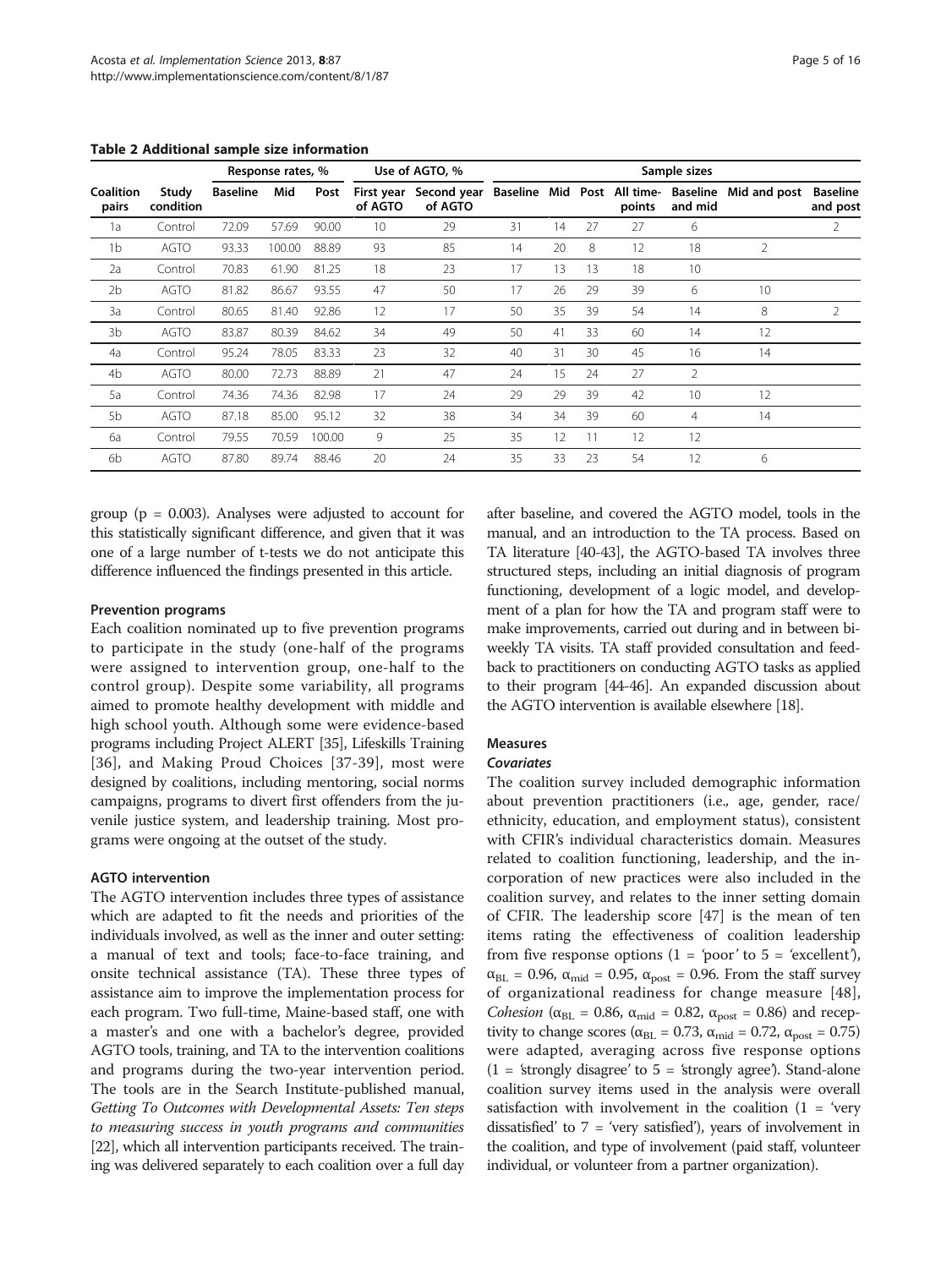#### <span id="page-5-0"></span>Table 3 Characteristics of study sample, AGTO versus non-AGTOh

|                                                    |                  | <b>Baseline</b>        | Post             |                        |  |  |
|----------------------------------------------------|------------------|------------------------|------------------|------------------------|--|--|
|                                                    | $AGTO (n = 174)$ | Non-AGTO ( $n = 202$ ) | $AGTO (n = 159)$ | Non-AGTO ( $n = 156$ ) |  |  |
| Age in years, %                                    |                  |                        |                  |                        |  |  |
| 12-49                                              | 53               | 53                     | 46               | 48                     |  |  |
| $50+$                                              | 47               | 47                     | 55               | 52                     |  |  |
| Female, %                                          | 72               | 74                     | 71               | 74                     |  |  |
| White, %                                           | 98               | 97                     | 97               | 100                    |  |  |
| Education, %                                       |                  |                        |                  |                        |  |  |
| HS graduate or less                                | 6                | 12                     | $\overline{4}$   | 6                      |  |  |
| Some college                                       | 22               | 6                      | 21               | 10                     |  |  |
| College graduate                                   | 21               | 27                     | 27               | 32                     |  |  |
| Graduate education                                 | 50               | 54                     | 49               | 51                     |  |  |
| Employment status, %                               |                  |                        |                  |                        |  |  |
| Full time                                          | 81               | 78                     | 78               | 81                     |  |  |
| Part time                                          | 13               | 9                      | 13               | 12                     |  |  |
| Out of labor force                                 | 6                | 12                     | 10               | $\overline{7}$         |  |  |
| Coalition leadership (0-100), mean (SD)            | 77.4 (16.1)      | 71.9 (19.1)            | 80 (17.7)        | 74 (18.8)              |  |  |
| Coalition cohesion (0-100), mean (SD)              | 76.0 (15.4)      | 71.9 (14.3)            | 77 (13.4)        | 72 (14.8)              |  |  |
| Coalition receptivity to change (0-100), mean (SD) | 72.9 (13.0)      | 69.1 (13.7)            | 74 (11.5)        | 69 (13.4)              |  |  |
| Satisfaction with involvement in coalition, %      |                  |                        |                  |                        |  |  |
| $1 = Very$ dissatisfied, 2, 3                      | 6                | 9                      | $\overline{2}$   | 6                      |  |  |
| $\overline{4}$                                     | 9                | 16                     | $\overline{7}$   | 19                     |  |  |
| 5                                                  | 17               | 16                     | 13               | 19                     |  |  |
| 6                                                  | 41               | 43                     | 44               | 46                     |  |  |
| $7 = \text{Very satisfied}$                        | 27               | 17                     | 34               | 11                     |  |  |
| Years in coalition, %                              |                  |                        |                  |                        |  |  |
| $\circ$                                            | $\overline{7}$   | 13                     | $\mathcal{G}$    | 21                     |  |  |
| $\overline{1}$                                     | 25               | 25                     | $\,8\,$          | $\overline{2}$         |  |  |
| $\overline{2}$                                     | 16               | 16                     | 14               | 20                     |  |  |
| 3                                                  | $\overline{7}$   | 10                     | 15               | 13                     |  |  |
| $\overline{4}$                                     | 5                | 13                     | 9                | 11                     |  |  |
| 5                                                  | $\,8\,$          | 6                      | 8                | 10                     |  |  |
| $6+$                                               | 32               | 18                     | 36               | 24                     |  |  |
| Type of involvement, %                             |                  |                        |                  |                        |  |  |
| Paid staff                                         | 31               | 23                     | 26               | 24                     |  |  |
| Volunteer individual                               | 21               | 33                     | 32               | 34                     |  |  |
| Volunteer from partner organization                | 49               | 45                     | 42               | 42                     |  |  |

<sup>h</sup>There were no statistically significant differences between AGTO and non-AGTO study participants on almost all of these characteristics at baseline or post (p>0.05), except for satisfaction with involvement in coalition.

#### Practitioner prevention capacity

Assessed in the coalition survey, prevention capacity was defined as efficacy and behaviors of practitioners and relates to CFIR's individual characteristics domain. There are two scales that assess perceived efficacy (i.e., completing various tasks without assistance) using a three-point scale  $(1 =$  'would need a great deal of help to carry out this task',  $2 =$  'could carry out this task, but would need some help,' 3 = 'could carry out this task without any help'). The asset efficacy scale includes five items asking about helping adults connect with youth; involving multiple sectors of the community; engaging youth in asset-building; incorporating assets into existing programs; and helping community leaders understand how their decisions affect the development of youth ( $\alpha_{BL} = 0.81$ ,  $\alpha_{mid} = 0.86$ ,  $\alpha_{post} = 0.82$ ). The GTO efficacy scale includes items asking about activities from the GTO steps -e.g., evaluation, planning, quality improvement ( $\alpha_{BL}$  = 0.84,  $\alpha_{mid}$  = 0.89,  $\alpha_{post}$  = 0.88).

There are three behavior scales that are means of items with seven-point scales (1 = 'never' to  $7$  = 'very often')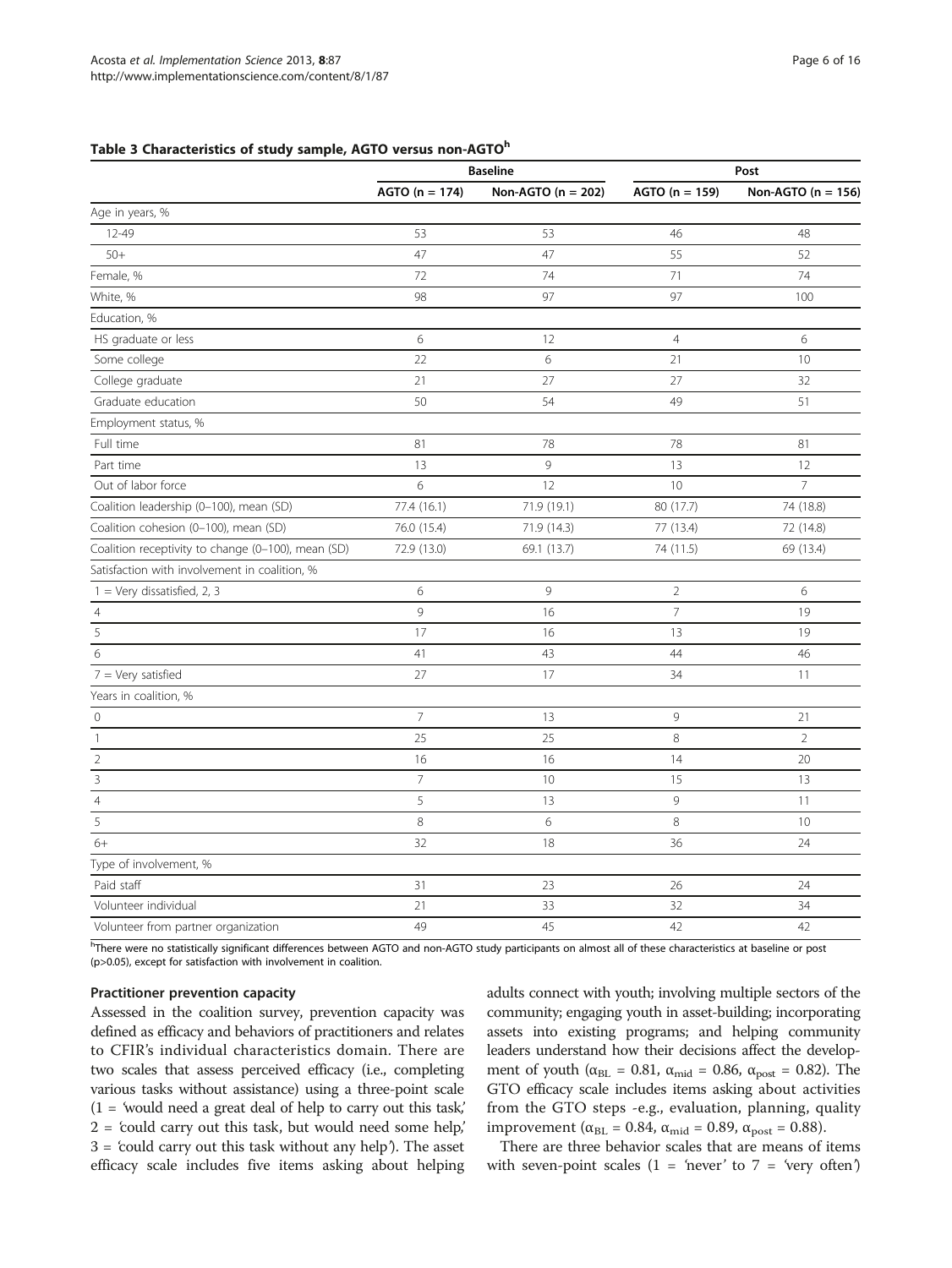assessing the frequency with which respondents engaged in these activities during the previous 12 months. The Asset Behaviors scale includes five items assessing whether individuals are motivating both adults and youth to become asset-builders; incorporating asset building into existing youth programs; influencing community leaders to implement asset-aligned policies (e.g., employ funding criteria that rewards asset-building); and engaging various sectors of the community to support asset building ( $\alpha_{BL} = 0.91$ ,  $\alpha_{mid} = 0.93$ ,  $\alpha_{post} = 0.93$ ). GTO behaviors include 11 items that align with the 10 steps (two items focus on needs and resources assessment)  $(\alpha_{BL} = 0.92, \alpha_{mid} = 0.94, \alpha_{post} = 0.95)$ . AGTO behaviors includes 11 items that tailor the GTO 10 steps to Assets (e.g., needs assessment on youth assets) ( $\alpha_{BL}$  = 0.94,  $\alpha_{\text{mid}}$  = 0.96,  $\alpha_{\text{post}}$  = 0.95). The GTO scales are shortened versions of scales used in previous studies (e.g., [[12\]](#page-14-0)). All Assets scales were developed for the current study, based on the structure used for the GTO scales. Although the goal of the intervention was build practitioners' capacity related to the blended AGTO model, GTO and assets efficacy and behaviors were asked about separately to identify which aspects of their capacity improved and to avoid masking potential effects of the intervention (e.g., practitioners that apply GTO to other areas of their work life, may have disproportionately greater increases in capacity related to GTO).

#### Use of and exposure to AGTO

To assess AGTO's potential impact on each program's implementation process, we first documented the degree to which each program engaged in the AGTO intervention through the AGTO participation index, which is the sum of six true/false items added to the mid and post coalition survey. Based on the Hall et al. model of categorizing the degree to which individuals 'use' an innovation [\[49](#page-14-0)[-51](#page-15-0)], these items assess key markers of use including participation in training, reading the materials, planning, discussing the model with colleagues, securing resources, and receiving TA. Exposure to AGTO was also documented by TA providers recording hours of TA they delivered to each program, by AGTO step. The Participation Index and hours of TA have been shown to be related to prevention capacity and performance in a previous study of GTO [[12](#page-14-0)[,52\]](#page-15-0). A dichotomous measure was created if a user participated (AGTO participation index ≥1) at either mid or post. Most users who participated at mid also participated at post; however, there were a few cases in which respondents were documented to have used AGTO at mid but not at post  $(n = 4)$ , or used at post, but not at mid  $(n = 19)$ . Users at mid but not at post were assumed to hold residual knowledge or exposure at post. Preliminary analysis showed no significant differences between outcome measures of these groups and thus we felt confident characterizing participation as a single dichotomous measure of ever using (AGTO participation index  $\geq$ 1) versus never using (AGTO participation index = 0).

### Program performance

A structured interview was used to assess the impact of AGTO on the implementation process, administered on the same timeline as the coalition survey. Prevention practitioners performance of tasks associated with high-quality prevention targeted by AGTO were captured through the interview. Whole programs are rated, not individuals, because programs operate as a unit. Using the interview responses, a set of ratings were made assessing performance of activities of seven key domains: goals and objectives, best practices, planning, process evaluation, outcome evaluation, continuous quality improvement, and sustainability. Because programs were mid-implementation the other three AGTO domains (needs assessment, fit, and capacity), all of which are pre-program implementation activities, were not assessed. The ratings come from 10 items (or 'components') that assess how well each of the abovementioned activities are performed over the last year. Each component has seven response choices, described with specific behaviors, that range from 'highly faithful =  $7'$  to 'highly divergent =  $1'$ from ideal performance. This measure has been shown to be sensitive to change and reliable in previous GTO studies [[12,](#page-14-0)[53](#page-15-0)]. We calculated a score for each of the 10 components and a total score (i.e., average across all 10 components) for both the intervention and controlassigned programs at baseline and post. We then calculated the percent change for each component and the total score between baseline and post for all programs. In addition to the ratings, it was simply noted for each program whether they had conducted any process and outcome evaluation at each time point (yes/no).

Trained research staff conducted and audiotaped the structured interviews by telephone with the directors of 51 programs at baseline. The  $32<sup>d</sup>$  programs that were still operating two years later were interviewed again at post ( $AGTO = 17$ , control = 15). A second coder doublerated 10% of the programs using the audio recordings. The two raters discussed the scoring to reach a consensus when there were discrepancies. We calculated percent agreement and estimated a prevalence-adjusted bias-adjusted kappa (PABAK) [[54](#page-15-0)] because of the potential impact on kappa from the relatively high prevalence of positive ratings. At baseline and post, respectively, the percent agreement between raters was 79% and 99% and the PABAK was 0.59 and 0.99.

## Perceptions of AGTO

After the intervention concluded, we conducted semistructured interviews with staff from 13 programs (March to May, 2012) to gather practitioners' perceptions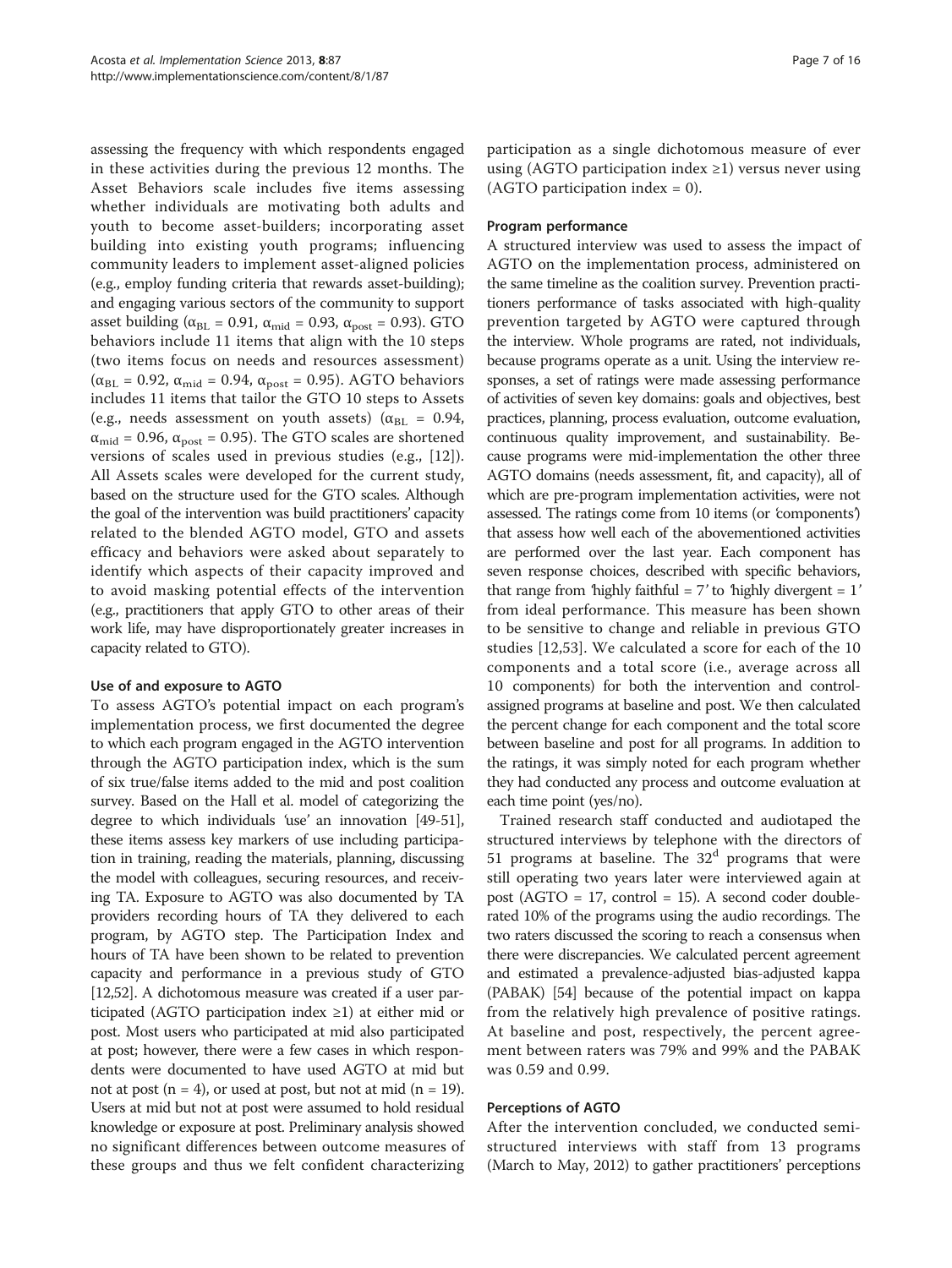of AGTO, focusing on ease of use and satisfaction with AGTO as well as the benefits and challenges they experienced with AGTO. These are all characteristics that influence implementation success and are consistent with the intervention characteristics identified by the CFIR. A convenience sample of staff that were consistently engaged in the project (i.e., no turnover) and significant users of AGTO were selected for these interviews because they were determined to be those most likely to have the knowledge and experience needed for the interview.

#### Statistical analysis

#### Assessing changes in prevention capacity

We used two approaches to assess changes in capacity: an intent-to-treat analysis and because AGTO is a voluntary intervention, an analysis comparing users of AGTO to non-users. Our data was clustered by individuals within matched coalition, therefore, for the intent-to-treat analysis we fit a model with two sets of random effects, one for matched coalitions and one with random intercepts and linear functions of time to account for trajectories of repeated observations within respondent. The model included three fixed effect terms: group (AGTO versus control), time (baseline  $= 0$  years, mid  $= 1$  year, post  $= 2$  years), and an interaction between group and time. The interaction term (i.e., 'difference of differences') was tested to determine whether the slope of the best-fit line across all three time points varied by group. The data were analyzed in accordance with intervention assignment. For the AGTO user versus non-user analysis, we repeated the intentto-treat models, but instead of comparing the AGTO to non-AGTO groups we compared AGTO users (AGTO participation index ≥1) to AGTO non-users (Index = 0). To ensure these groups were equivalent we conducted preliminary analyses to determine if there were significant differences in baseline capacity measures. Only one significant difference was detected in GTO behaviors  $(p = 0.047, SE = 3.629)$ , and given that it was one of a large number of t-tests we do not anticipate this difference influenced the findings presented in this article.

## Assessing use of and exposure to AGTO

Means and percentages were calculated for the participation index, and its individual components, for both study groups.

## Program performance and its relationship to AGTO exposure

Given the small number of programs in this analysis, we were limited to primarily descriptive analyses. To assess the relationship between the exposure to AGTO (i.e., TA hours, by performance domain) and change in program performance, we aggregated across all AGTO programs and treated each AGTO domain as a case (i.e.,  $n = 7$ ),

and calculated the relationship of TA hours spent on each domain with the amount of change exhibited in that domain's Performance rating.

### Assessing perceptions of AGTO

We used constant comparative analysis to analyze structured interview data [\[55\]](#page-15-0). A member of the research team read each interview transcript and coded text to identify categories representing program staff perceptions of AGTO. Thirty-eight percent of transcripts were read and coded by two different team members. Inter-rater reliability was 0.86. After coding, the codes were sorted and categorized into themes. Thirty-one themes (e.g., It is easier to implement AGTO when it is integrated into routine activities) were identified and grouped into categories (e.g., factors that facilitated the implementation of AGTO).

## Results

## Prevention capacity of AGTO versus control

Model-based mean estimates at each of the time points are shown in Table [4](#page-8-0) along with tests of the change over time within group and between groups. In the intentto-treat analysis, assets efficacy within the control group significantly increased over time (a 2.6 point increase, SE = 1.23) between each time point, making a 5.2 increase from baseline to post;  $p = 0.035$ . The control group showed a decline in GTO behaviors (adjusted averaged decline of 4.3 points baseline to post) but the change was not significant ( $p = 0.055$ ). The amount of change between the intervention and control groups did not significantly differ across the three time points for assets efficacy, GTO behaviors, or for any of the other prevention capacity scales in tests of condition by time interaction.

The clustering among the five outcomes was low. It was 0.00 for assets efficacy (95% CI, 00.0, 0.09) and GTO behaviors (95% CI, 00.0, 0.07), 0.01 for GTO efficacy (95% CI, 00.0, 0.09) and assets behaviors (95% CI, 00.0, 0.07), and 0.02 for AGTO behaviors (95% CI, 00.0, 0.07). All clusters were represented in the analyses.

## Use of and exposure to AGTO

The participation index showed that 47% of those in the AGTO group ( $N = 281$ ) had used some portion of the intervention (participation index ≥1, M = 1.94, SD = 2.37) by reading AGTO materials (37%), participating in training (36%), talking to others about AGTO (33%) or making plans to use it (32%), receiving TA (30%), or securing resources for AGTO (24%). For the non-AGTO group, participation was at 20.6% ( $N = 64$ ). Participation from reading most of the materials was 12.6%, 11.3% made plans to use, 7.7% talked to others, 7.1% participated in training, 5.5% secured or tried to secure resources, and 2.9% received TA. Mean use among the non-AGTO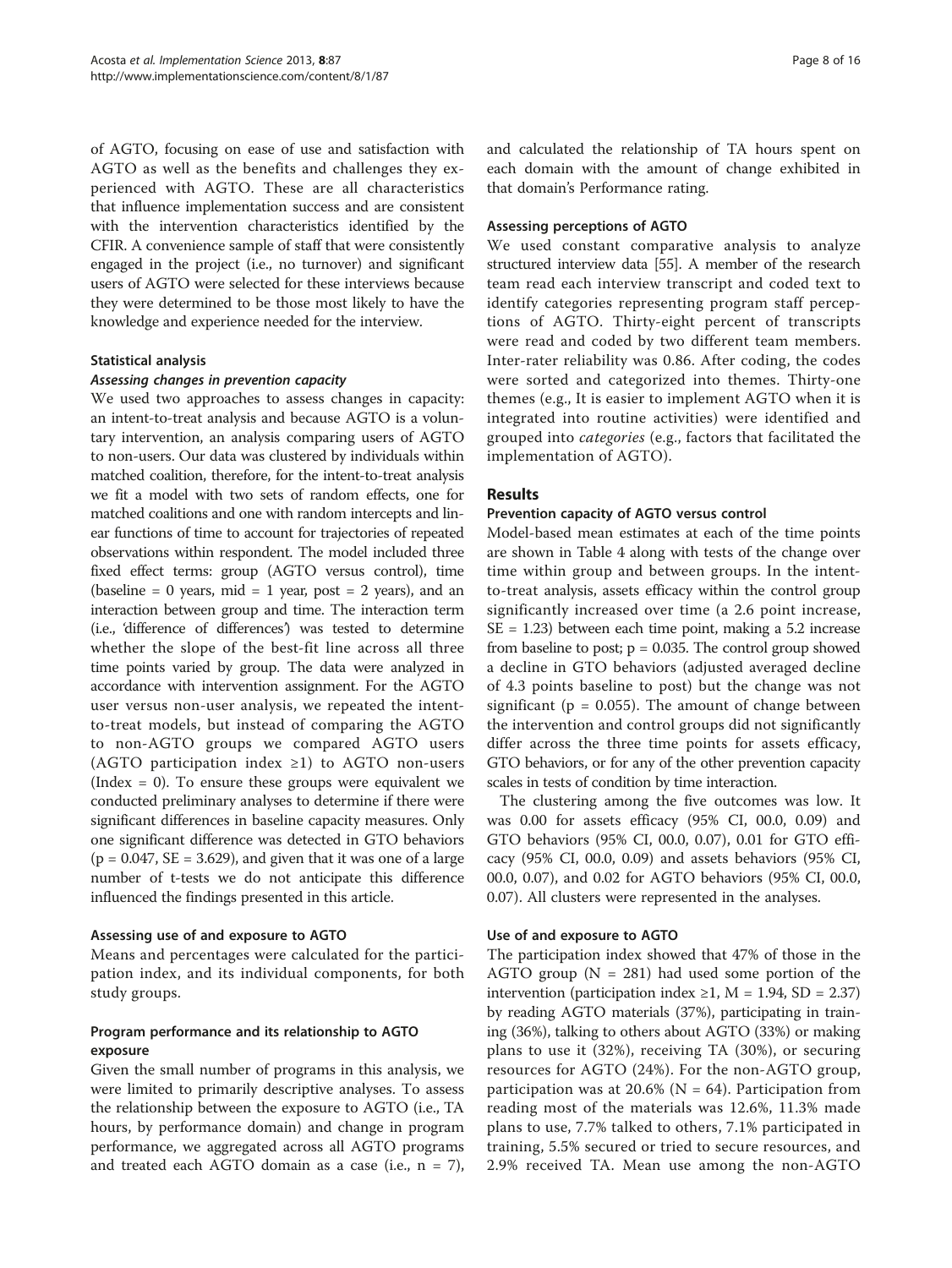<span id="page-8-0"></span>Table 4 Intent to treat analysis: adjusted means (standard errors) on 0–100 capacity scalesi

|                  | Control      |              |              | <b>AGTO-treatment</b> |              |              |              |                 |     |                     |      |
|------------------|--------------|--------------|--------------|-----------------------|--------------|--------------|--------------|-----------------|-----|---------------------|------|
| Outcome          | Base         | Mid          | Post         | Base                  | Mid          | Post         | Test         | <b>Estimate</b> | df  | t-statistic p-value |      |
| Assets efficacy  | 53.94 (2.78) | 56.55 (1.9)  | 59.16 (1.59) | 58.95 (2.85)          | 60.68 (1.96) | 62.41(1.6)   | tx group     | 1.73            | 965 | 1.41                | 0.16 |
|                  |              |              |              |                       |              |              | non-tx group | 2.61            | 965 | 2.12                | 0.03 |
|                  |              |              |              |                       |              |              | interaction  | $-0.88$         | 965 | $-0.50$             | 0.61 |
| GTO efficacy     | 59.79 (2.64) | 58.71 (1.85) | 57.63 (1.64) | 63.38(2.7)            | 61.37(1.91)  | 59.36 (1.65) | tx group     | $-2.01$         | 967 | $-1.71$             | 0.09 |
|                  |              |              |              |                       |              |              | non-tx group | $-1.08$         | 967 | $-0.92$             | 0.36 |
|                  |              |              |              |                       |              |              | interaction  | $-0.93$         | 967 | $-0.56$             | 0.58 |
| Assets behaviors | 48.72 (3.06) | 48.22 (2.31) | 47.72 (2.1)  | 49.35 (3.12)          | 49.64 (2.37) | 49.94 (2.12) | tx group     | 0.29            | 958 | 0.24                | 0.81 |
|                  |              |              |              |                       |              |              | non-tx group | $-0.50$         | 958 | $-0.40$             | 0.69 |
|                  |              |              |              |                       |              |              | interaction  | 0.79            | 958 | 0.46                | 0.65 |
| GTO behaviors    | 53.88 (2.48) | 51.75 (1.69) | 49.62 (1.4)  | 58.51 (2.53)          | 57.17 (1.75) | 55.82 (1.44) | tx group     | $-1.35$         | 960 | $-1.24$             | 0.22 |
|                  |              |              |              |                       |              |              | non-tx group | $-2.13$         | 960 | $-1.92$             | 0.05 |
|                  |              |              |              |                       |              |              | interaction  | 0.78            | 960 | 0.50                | 0.61 |
| AGTO behaviors   | 38.44 (3.25) | 38.47 (2.57) | 38.5 (2.38)  | 40.92 (3.31)          | 42.25 (2.62) | 43.59 (2.4)  | tx group     | 1.34            | 958 | 1.10                | 0.27 |
|                  |              |              |              |                       |              |              | non-tx group | 0.03            | 958 | 0.03                | 0.98 |
|                  |              |              |              |                       |              |              | interaction  | 1.31            | 958 | 0.75                | 0.45 |

i Models adjusted for repeated measures and clustered matched paired randomized design.

group was 0.48 (SD 1.09) and ranged from 1 to 5. Use of AGTO varied across each coalition (see Table [2\)](#page-4-0).

#### Prevention capacity of users and non-users in the AGTO group

Four prevention capacity scales in the 'use/non-use' analyses (Table [5](#page-9-0)) had significant difference of difference tests: assets efficacy ( $p = 0.020$ ), GTO efficacy ( $p = 0.005$ ), assets behaviors ( $p = 0.003$ ), and AGTO behaviors ( $p = 0.0003$ ). The average difference across two time points between the AGTO use and AGTO non-use groups ranged from 6.1 to 9.3 points, resulting in a range of 12.2 to 18.6 from baseline to post. Figure [2](#page-10-0) shows the model-based means at each time point for the four scales with significant difference of differences.

## Program performance and its relationship to AGTO exposure

Noteworthy improvements for the AGTO programs were made in the domains of goals and process and outcome evaluation (Table [6](#page-10-0)). 64% of participating programs began a new process evaluation and 29% began a new outcome evaluation since receiving AGTO. Among the control group, only outcome evaluation had any improvement. The correlation between improvement in each domain and the TA hours spent on that domain was not statistically significant, possibly due to a small sample size  $[r(7) = 0.66, p = 0.102]$ . Best practices, sustainability, planning, and continuous quality improvement did not improve or declined, despite having some TA hours spent on them. However, with greater hours, more improvement was noted in goals and process and outcome evaluation.

#### Perceptions of AGTO

The interviews with staff who had used AGTO suggested some contextual factors that may both facilitate (e.g., key leader support) and hinder (e.g., staff turnover) the implementation of AGTO, as well as characteristics of the AGTO intervention that may have supported (e.g., access to a qualified TA provider) or challenged (e.g., complexity of the model) its implementation (Table [7\)](#page-11-0). Factors that may facilitate implementation include whether AGTO was integrated into routine activities (31%), the number of people trained (23%), and key leader support (15%); whereas, barriers included diminishing funding (31%) and staff turnover (15%). Interviewees reported the AGTO process was beneficial because it offered access to a qualified TA provider (100%), a wide range of written support materials (92%), and peer-topeer networking opportunities (85%), among other benefits. However, the process was also challenging for users who viewed it as cumbersome (54%), at times, complex (46%), and in competition with regular job duties (46%). Despite these challenges interviewees described a series of accomplishments as a result of engaging in AGTO, some of which sustained past the end of TA. Among the most notable accomplishments were that programs used more systematic processes for their work (100%), started collecting outcome evaluation data (100%), established stronger partnerships (92%), and integrated more evidence-based practices into their work (92%). Evaluation efforts were sustained by 77% of interviewees.

#### Discussion

Using the implementation research typology outlined in CFIR, this study evaluated the AGTO intervention's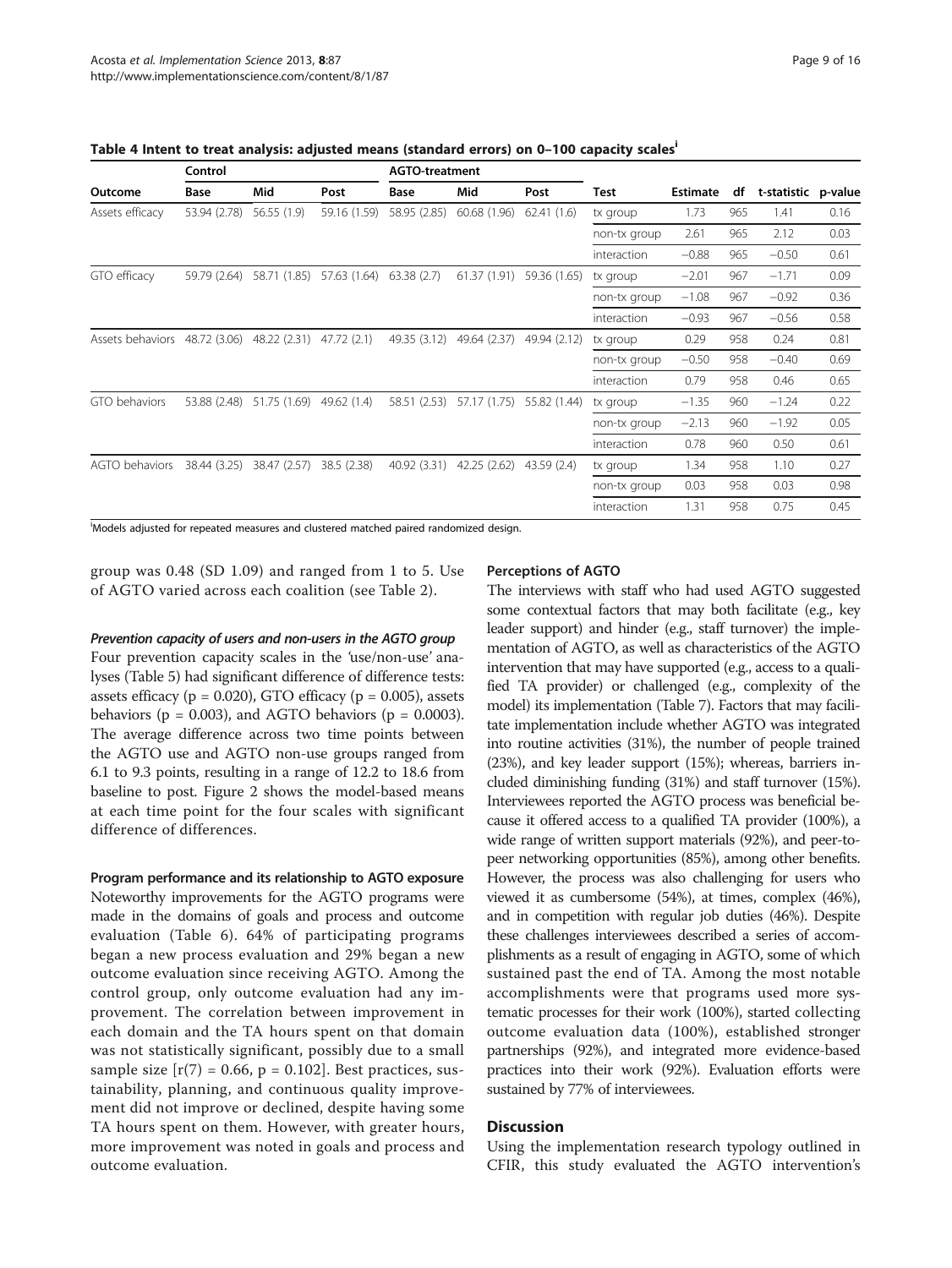|                  | Non-use      |              |              | <b>Use</b>   |              |              |                |          |     |                     |      |
|------------------|--------------|--------------|--------------|--------------|--------------|--------------|----------------|----------|-----|---------------------|------|
| Outcome          | Base         | Mid          | Post         | Base         | Mid          | Post         | Test           | Estimate | df  | t-statistic p-value |      |
| Assets efficacy  | 60.46 (4.01) | 57.25 (2.43) | 54.05 (1.96) | 62.61(3.9)   | 65.49 (2.52) | 68.38 (1.75) | user group     | 2.89     | 485 | 1.73                | 0.09 |
|                  |              |              |              |              |              |              | non-user group | $-3.21$  | 485 | $-1.59$             | 0.11 |
|                  |              |              |              |              |              |              | interaction    | 6.09     | 485 | 2.33                | 0.02 |
| GTO efficacy     | 66.83 (4.11) | 60.18(2.84)  | 53.54 (2.58) | 62.57 (3.89) | 62.79 (2.85) | 63.01(2.4)   | user group     | 0.22     | 485 | 0.14                | 0.89 |
|                  |              |              |              |              |              |              | non-user group | $-6.65$  | 485 | $-3.46$             | 0.00 |
|                  |              |              |              |              |              |              | interaction    | 6.86     | 485 | 2.79                | 0.01 |
| Assets behaviors | 52.5 (4.21)  | 47.55 (2.82) | 42.6 (2.45)  | 50.09 (3.92) | 52.48 (2.83) | 54.86 (2.29) | user group     | 2.39     | 478 | 1.57                | 0.12 |
|                  |              |              |              |              |              |              | non-user group | $-4.95$  | 478 | $-2.50$             | 0.01 |
|                  |              |              |              |              |              |              | interaction    | 7.34     | 478 | 2.94                | 0.00 |
| GTO behaviors    | 59.01 (3.73) | 54.56 (2.37) | 50.12 (2.09) | 61.24(3.44)  | 60.82(2.42)  | 60.4(1.95)   | user group     | $-0.42$  | 478 | $-0.30$             | 0.76 |
|                  |              |              |              |              |              |              | non-user group | $-4.45$  | 478 | $-2.37$             | 0.02 |
|                  |              |              |              |              |              |              | interaction    | 4.02     | 478 | 1.72                | 0.09 |
| AGTO behaviors   | 44.29 (4.05) | 39.17 (2.58) | 34.04 (2.25) | 40.7 (3.85)  | 44.86 (2.67) | 49.02 (2.09) | user group     | 4.16     | 478 | 2.67                | 0.01 |
|                  |              |              |              |              |              |              | non-user group | $-5.13$  | 478 | $-2.55$             | 0.01 |
|                  |              |              |              |              |              |              | interaction    | 9.28     | 478 | 3.65                | 0.00 |

<span id="page-9-0"></span>Table 5 Any AGTO use versus no AGTO use among participants assigned to the AGTO group: adjusted means (standard errors) on 0-100 capacity scales<sup>J</sup>

<sup>j</sup>Models adjusted for repeated measures and clustered matched paired randomized design.

impact on the capacity of individual prevention practitioners (i.e., CFIR's individual characteristics) and the performance of whole programs (CFIR's implementation process), while accounting for several factors in CFIR's inner setting domain. Contrary to study hypothesis one, the intent-to treat analyses showed prevention practitioners in the control group demonstrated significant gains in assets efficacy, although the control group's GTO behaviors declined. There were no other significant changes over time for either group on any of the other measures in these analyses. The variation in AGTO use within the treatment group and use of AGTO in the control group potentially contributed to these non-significant findings. There are a few possible explanations for why individuals in the non-AGTO group reported use of AGTO. Since AGTO is a set of well-known practices for the implementation of high-quality prevention, it is possible that individuals would have been exposed to or using some of these practices. In addition, the AGTO book is freely available for purchase by anyone and in some instances control coalition members attended AGTO trainings.

While intent-to-treat analyses are more traditional, they may be overly conservative given that GTO is a voluntary intervention. To help address these potential analytic limitations, the 'use/no-use' analyses were conducted and showed, consistent with study hypothesis two, significant differences between those with greater exposure to and use of AGTO. Another advantage of these analyses is that they avoid the potential biases of contamination (i.e., control groups using AGTO) and differential response rates between intervention and control groups common in implementation research. We also found that whole prevention programs in the AGTO group demonstrated significant gains in certain domains of prevention performance (i.e., performing various prevention tasks with high quality) overall and related to their use of TA (hypothesis three).

In the interviews, practitioners stated that they generally valued AGTO, especially the TA component, and found it helpful to their work. However, practitioners also experienced challenges of not having enough time and resources to sufficiently carry out AGTO, further highlighting the need for TA. Prior research has indicated that these types of costs (i.e., time and resources) can be negatively associated with implementation [\[56](#page-15-0)]. The importance and contribution of TA to improving the implementation process is consistent with past GTO [[57](#page-15-0)] and other studies that involve TA [\[58](#page-15-0),[59\]](#page-15-0).

Although replicating earlier findings on GTO's impact on capacity [\[12,](#page-14-0)[52](#page-15-0)] and program performance [\[12,](#page-14-0)[52,53](#page-15-0)], this study is the first of its kind to show that an implementation support intervention-AGTO-yielded improvements in practitioner capacity and consequently in program performance on a larger sample of practitioners and programs using a randomized controlled design. These findings support the theory behind implementation support interventions generally and AGTO specifically, which posit that improving practitioner capacity to engage in the activities of the 10 steps of AGTO will consequently improve program performance. The final link in the GTO theoretical chain (implementation support→capacity→program performance→youth outcomes) is currently being tested in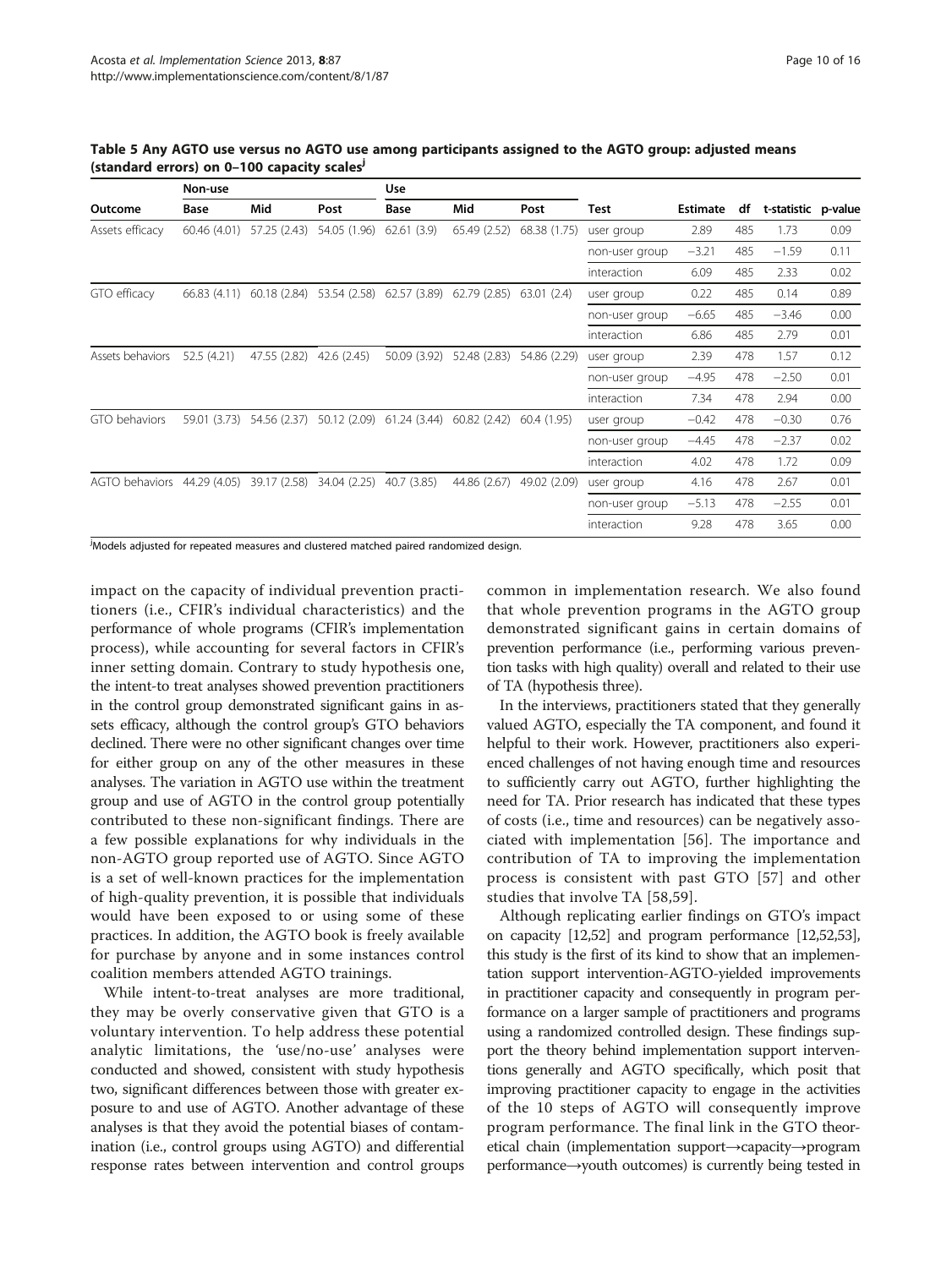<span id="page-10-0"></span>

an ongoing multi-site, randomized trial (1R01HD069427-01, Chinman, PI), with results expected in 2014.

Findings from the current study show that using AGTO helps improve the quality of real world implementation. There are other interventions that aim to build capacity-e.g., in the area of alcohol and drug prevention (e.g., Communities That Care [\[60](#page-15-0)] and PROmoting School-community-university Partnerships to Enhance Resilience [\[61\]](#page-15-0)). However, unlike these interventions that provide support and resources to help community

|  | Table 6 Program performance ratings <sup>k</sup> |  |
|--|--------------------------------------------------|--|
|  |                                                  |  |

|                    |                     |      |      | AGTO (Overall TA hours, % Change correlation = 0.66) $n = 17$ |                | Control $n = 15$           |                                    |                     |      |                |                           |                |                            |
|--------------------|---------------------|------|------|---------------------------------------------------------------|----------------|----------------------------|------------------------------------|---------------------|------|----------------|---------------------------|----------------|----------------------------|
|                    | Scores at each time |      |      |                                                               | % Change       |                            | TA hours spent<br>baseline to post | Scores at each time |      |                | % Change                  |                |                            |
|                    | <b>Baseline</b>     | Mid  | Post | <b>Baseline</b><br>to Mid                                     | Mid<br>to post | <b>Baseline</b><br>to post |                                    | <b>Baseline</b>     | Mid  | Post           | <b>Baseline</b><br>to mid | Mid<br>to post | <b>Baseline</b><br>to post |
| Goals              | 3.81                | 3.88 | 4.06 | 1.64                                                          | 4.84           | 6.56                       | 59.00                              | 3.62                | 3.42 | 3.33           | $-5.5$                    | $-2.44$        | $-7.8$                     |
| Best practices     | 4.75                | 4.81 | 3.75 | .32                                                           | $-22.08$       | $-21.05$                   | 53.25                              | 4.69                | 4.08 | 3.67           | $-12.98$                  | $-10.2$        | $-21.86$                   |
| Planning           | 4.94                | 4.38 | 4.25 | $-11.39$                                                      | $-2.86$        | $-13.92$                   | 39.25                              | 4.62                | 4.17 | $\overline{4}$ | $-9.72$                   | $-4$           | $-13.33$                   |
| Process evaluation | 3.31                | 3.56 | 3.38 | 7.55                                                          | $-5.26$        | 1.89                       | 65.75                              | 3.88                | 3.75 | 3.58           | $-3.47$                   | $-4.44$        | $-7.76$                    |
| Outcome evaluation | 2.78                | 3.03 | 3.00 | 8.99                                                          | $-1.03$        | 7.87                       | 78.50                              | 3.08                | 2.83 | 3.38           | $-7.92$                   | 19.12          | 9.69                       |
| <b>CQI</b>         | 3.69                | 3.06 | 3.28 | $-16.95$                                                      | 7.14           | $-11.02$                   | 36.50                              | 3.81                | 2.14 | 2.67           | $-43.79$                  | 24.58          | $-29.97$                   |
| Sustain            | 4.4                 | 3.94 | 3.63 | $-10.51$                                                      | $-7.94$        | $-17.61$                   | 56.00                              | 3.92                | 2.15 | 3.58           | $-45.1$                   | 66.37          | $-8.66$                    |
| <b>TOTAL</b>       | 3.95                | 3.81 | 3.62 | $-2.77$                                                       | $-3.88$        | $-6.76$                    | 511.00                             | 3.95                | 3.22 | 3.46           | $-18.35$                  | 12.71          | $-11.38$                   |

kRatings lowest score = 1, highest = 7.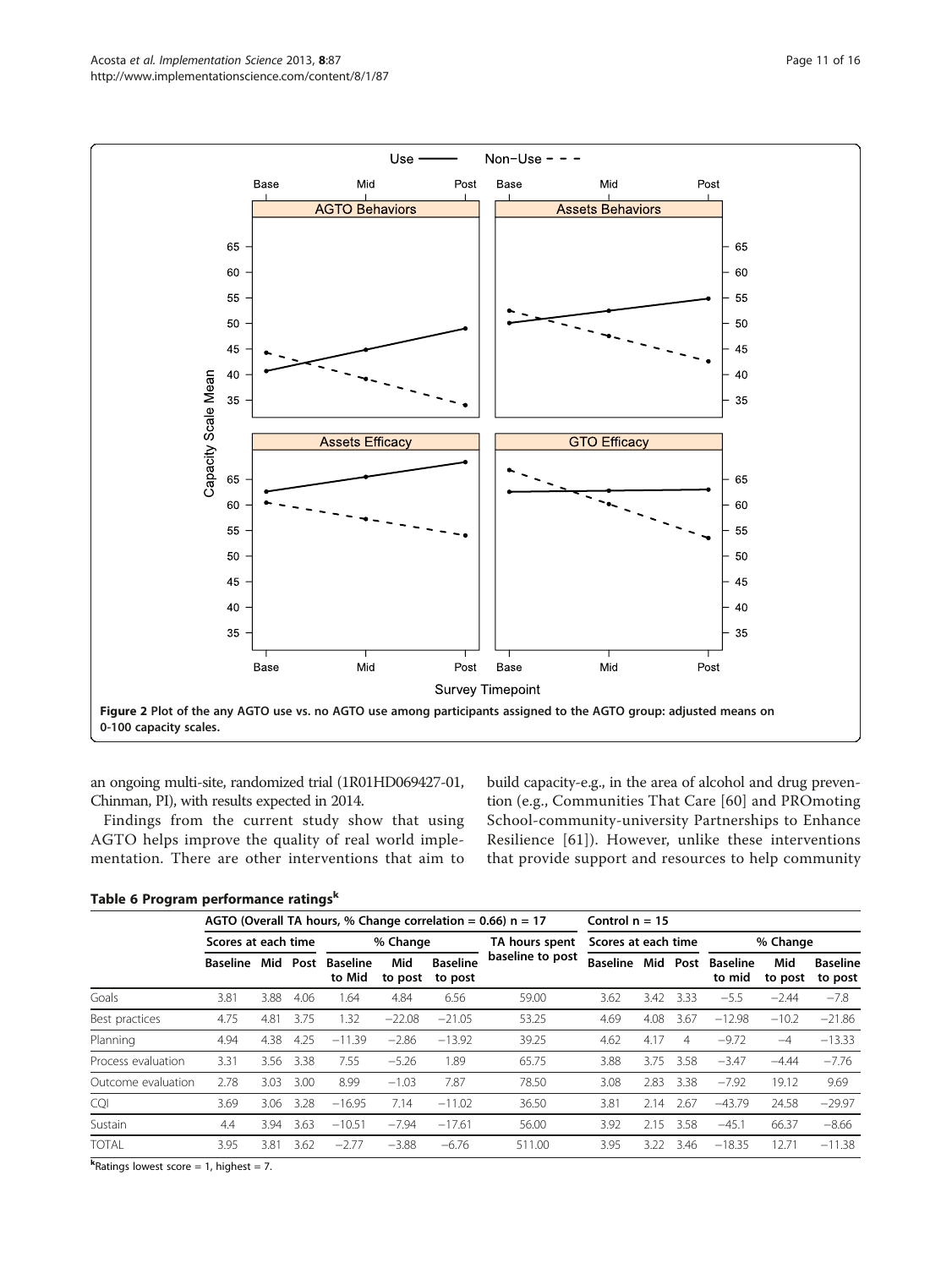### <span id="page-11-0"></span>Table 7 General categories and sub-categories of themes identified in structured interviews with AGTO programs (n = 13 participants)<sup>|</sup>

| Category                                         | <b>Theme</b>                                                        | Percent of<br>interviews (n) | Illustrative quote                                                                                                                                                                                                                                                 |
|--------------------------------------------------|---------------------------------------------------------------------|------------------------------|--------------------------------------------------------------------------------------------------------------------------------------------------------------------------------------------------------------------------------------------------------------------|
| Factors that facilitated                         | When AGTO is integrated into routine activities                     | 31% (4)                      | No illustrative quote'                                                                                                                                                                                                                                             |
| AGTO implementation                              | When more people are trained to use AGTO                            | 23% (3)                      | [AGTO] spread across office of paid staff because the<br>majority of staff participated in AGTO process.                                                                                                                                                           |
|                                                  | When key leaders support AGTO                                       | 15% (2)                      | No illustrative quote                                                                                                                                                                                                                                              |
| Barriers that constrained<br>AGTO implementation | Diminishing funding climate                                         | $31\%$ (4)                   | The funding levels for prevention just bottomed out in<br>the middle of this project.                                                                                                                                                                              |
|                                                  | Staff turnover due to funding                                       | 15% (2)                      | No illustrative quote                                                                                                                                                                                                                                              |
| Challenges with the                              | Can be cumbersome to implement                                      | 54% (7)                      | No illustrative quote                                                                                                                                                                                                                                              |
| AGTO process                                     | A complex process                                                   | 46% (6)                      | It was kind of more towards the end really I kind of<br>really grasped onto it.  this is a whole other field<br>that I was not in.                                                                                                                                 |
|                                                  | Competes for time with regular job duties                           | 46% (6)                      | If it hadn't been for [TA provider], I probably wouldn't<br>have [engaged with AGTO] - she was the one that<br>keep me on task because I mean this was only just<br>one part of my position.                                                                       |
|                                                  | At times, misaligned with on-the-ground<br>program operations       | $15\%$ (2)                   | Sometimes it was very difficult to take a program in<br>Maine and have it understood by people at a great<br>distance. And sometimes the suggestions that we<br>would get kind of showed that they didn't quite<br>get the program or an aspect of the program.    |
| Benefits of the<br>AGTO process                  | Access to a qualified TA provider                                   | 100% (13)                    | [It helped] to have them be able to interpret<br>research-y language and translate that into, on the<br>ground This is what they really mean, and this is<br>what you can do with that.'                                                                           |
|                                                  | Provided a wide range of written<br>support materials               | 86% (12)                     | I think the manual is an absolute godsend, especially<br>with the worksheets. It was really clear to understand.<br>It was laid out in a way so that you could just flip to<br>it and find something that might be helpful as far as<br>embarking on a new project |
|                                                  | Access to peer-to-peer networking<br>opportunities                  | 85% (11)                     | It was always interesting to talk to other people from<br>other programs around the communities that were<br>involved in AGTO. And you always got ideas from<br>them They actually made me think more deeply<br>about things and gave me a different perspective.  |
|                                                  | Provided high-quality training                                      | 69% (9)                      | The training sessions that we've had have been<br>extremely beneficial, and I've had nothing but<br>positive feedback from our coalition members when<br>we've had them.                                                                                           |
|                                                  | Proactive approach                                                  | 54% (7)                      | We would have specific things that we were doing.<br>It was always pretty specific. There wasn't too much<br>general, though after our specific goals we be met I<br>would just talk to her about just some general<br>problems areas.                             |
|                                                  | Emphasized/prioritized collection and<br>analysis of data           | 54% (7)                      | I mean, adding outcome, legitimate outcome data<br>collection and looking at behavioral change was a<br>significant difference because of AGTO.                                                                                                                    |
|                                                  | Access to larger body of experts via<br>the Project Leadership Team | 31% (4)                      | I really think that [the principal investigator] and<br>the whole team involved in providing the support<br>and TA have been superb. We're very blessed to<br>have that level and quality of support because it's<br>certainly made a difference here.             |
|                                                  | Worked for participants regardless of<br>baseline capacity          | $31\%$ (4)                   | No illustrative quote                                                                                                                                                                                                                                              |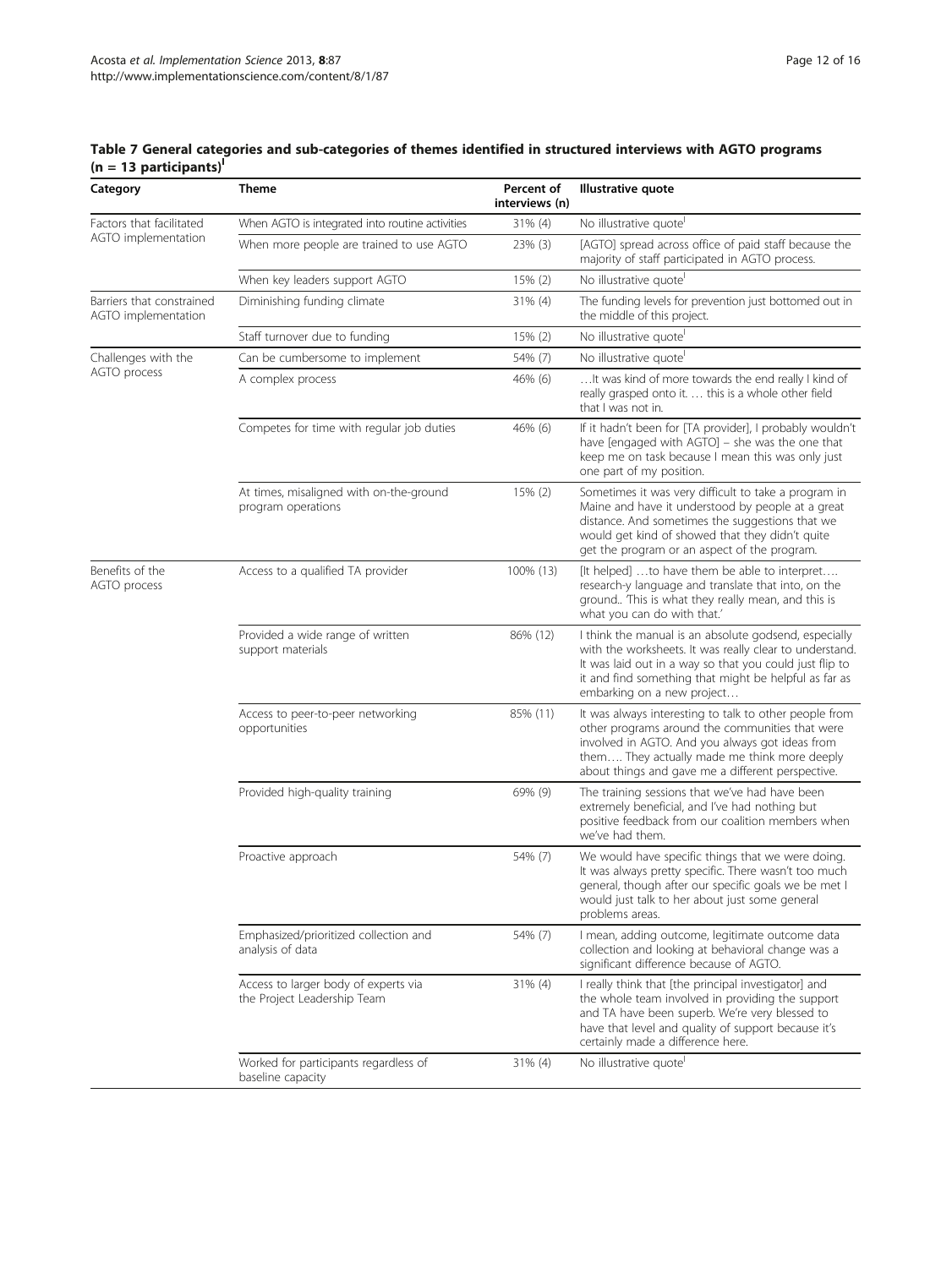| Program/coalition<br>accomplishments                 | Learned to be more systematic and<br>intentional about work     | 100% (13) | [The AGTO] process, because it's rigorous and logical<br>and exacting, makes you more realistic in your thinking<br>about your situation  And what you can do to affect<br>[it] and what you can't do. |
|------------------------------------------------------|-----------------------------------------------------------------|-----------|--------------------------------------------------------------------------------------------------------------------------------------------------------------------------------------------------------|
|                                                      | Started collecting outcome evaluation data                      | 100% (13) | The evaluation tools and how to use data in a way that<br>informed decision making, I think, was probably the<br>biggest takeaway from this experience.                                                |
|                                                      | Paved the way for stronger relationships<br>and partnerships    | 92% (12)  | I think we better prepared ourselves even for<br>approaching [partners] because we were able to make<br>our programs much more defined.                                                                |
|                                                      | Integrated more evidence-based practices<br>into their work     | 92% (12)  | We're working towards having everything be<br>evidence-based.                                                                                                                                          |
|                                                      | Took inventory of needs and resources<br>to better focus them   | 77% (10)  | [We learned]what we have available in terms of<br>partner organizations, their resources, the coalition's<br>resources, and  how can we focus those so<br>[they]produce change.                        |
|                                                      | Improved youth voice in program/<br>coalition activities        | 62% (8)   | Youth are involved in program planning,<br>implementation, and evaluation.                                                                                                                             |
|                                                      | Improved communication about<br>program/coalition               | 38% (5)   | No illustrative quote                                                                                                                                                                                  |
| Aspects of AGTO sustained<br>after the project ended | Continued to evaluate their program/coalition                   | 77% (10)  | We've had the physical presence of people who are<br>keeping [evaluation efforts] going.                                                                                                               |
|                                                      | Continued to work all 10 steps of AGTO                          | 38% (5)   | AGTO becomes endemic to the work. Even though<br>TA ends you don't unlearn the skills and knowledge<br>developed.                                                                                      |
|                                                      | Generalized AGTO to other activities/topic areas                | 38% (5)   | No illustrative quote                                                                                                                                                                                  |
|                                                      | Continued to use manuals and other<br>written support materials | 38% (5)   | Just a couple of weeks ago  I was getting the<br>Getting To Outcomes with Developmental Assets<br>[manual] out. I was looking through it and I see<br>things that I haven't seen before.               |
|                                                      | Continued to use logic model to guide<br>program/coalition work | 23% (3)   | No illustrative quote                                                                                                                                                                                  |
|                                                      | Not able to sustain AGTO                                        | 23% (3)   | I think that support [TA] was crucial and, without it,<br>it really hasn't-it's been hard to sustain.                                                                                                  |

#### Table 7 General categories and sub-categories of themes identified in structured interviews with AGTO programs  $(n = 13$  participants)<sup>l</sup> (Continued)

l Cells without illustrative quotes were left blank because there was no single quote that illustrated the theme, but was the result of a much longer narrative that includes exchanges between the interviewer and interviewee.

practitioners select and begin implementing evidencebased prevention programs, AGTO engages existing programs (whether evidence-based or home-grown) and the leadership of organizations that house these programs to improve their quality through support with no additional financial resources for implementation. As such, the goal of the AGTO intervention is to help the leadership of community organizations to integrate the practices AGTO targets into routine operations.

The methods used in the current study also have implications for broader implementation research using the CFIR. The study used measures to assess the quality of the implementation process as well as the relevant capacity of practitioners (i.e., individuals involved) that could be adapted to many other interventions, and exist already for interventions in the areas of substance abuse prevention, positive youth development, prevention of teen pregnancy and sexually transmitted infections, and homelessness prevention. These measures were used in an randomized controlled trial and our analytic approach addressed certain challenges of conducting research on real-world implementation (e.g., the turnover of membership at participating coalitions, differential response rates between intervention and control groups). More innovative methods and more acceptance of nontraditional research methods will be needed to capture the complex, multi-level and transient status of constructs in the real-world as the study of implementation evolves.

## Limitations

The interviews to gather perceptions of AGTO were done with a convenience sample, which could have introduced bias into those findings. This was in part a result of diminishing budgets for prevention in Maine, which caused a sizable dropout of programs between baseline and post (although equivalent across groups). A sample of 32 programs with complete program performance ratings is modest. Therefore the percent change analyses should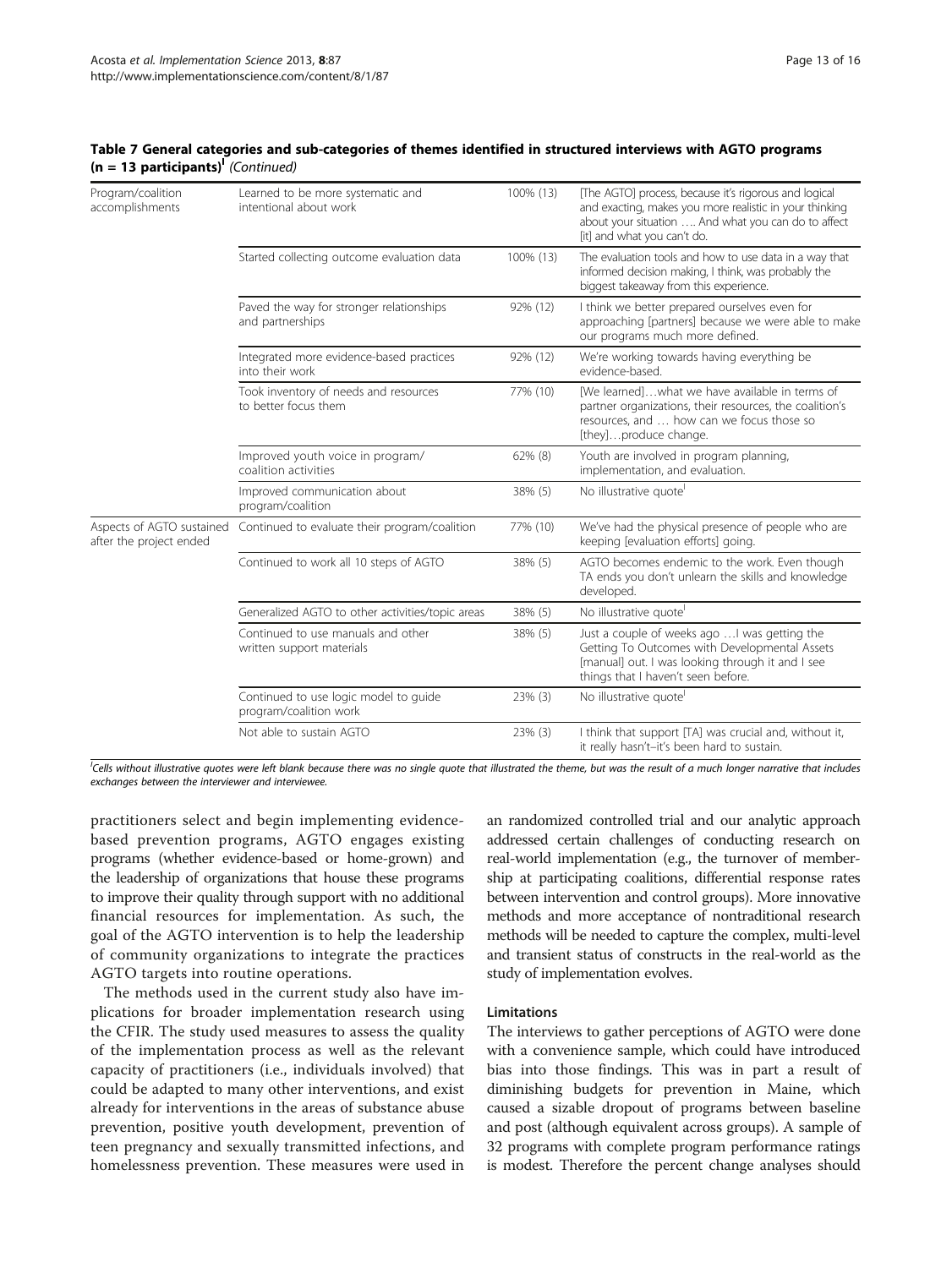<span id="page-13-0"></span>be interpreted with caution. Future studies that recruited even larger numbers of schools, communities, or coalitions would provide the opportunity to use inferential statistics to better test the relationships between TA and various prevention tasks. Further, TA hours, even by domain, is not the only important measure of TA; quality of the TA, timing about when it was given (e.g., planning before evaluation), and type of program are other factors to be explored in future research [\[62,63\]](#page-15-0). Also, because the use versus non-use groups were not randomly assigned, there may have been selection biases within use versus non-use analyses-e.g., practitioners who engaged in the intervention may have been more likely to improve than those who did not. However, this bias may be mitigated somewhat because the capacity scores with significant group (user versus non-user) X time (pre-mid-post) interactions were not significantly different at baseline among the use versus non-use groups. It is important to note, capacitybuilding interventions like AGTO are voluntary and thus this analysis represents a real-world test.

## Conclusions

The types of programs and practitioners AGTO targeted in this study are typical of prevention efforts in many communities. Despite challenges, AGTO helped programs that made use of it make critical improvements in the quality of their work. Implementation support interventions like AGTO can help ensure investments in real world prevention programming are conducted with high quality and consequently yield positive outcomes.

## **Endnotes**

Getting To Outcomes and GTO are trademarks registered by University of South Carolina and RAND.

b US Census 2000.

<sup>c</sup> According to the 2006 Maine Youth Drug and Alcohol Use Survey ([www.maine.gov/dhhs/osa/data/](http://www.maine.gov/dhhs/osa/data/mydaus/mydaus2006.htm) [mydaus/mydaus2006.htm](http://www.maine.gov/dhhs/osa/data/mydaus/mydaus2006.htm)).

<sup>d</sup>Nine programs ended between the time the study was planned and begun, leaving only 51 programs at baseline. 19 more programs ended between baseline and post.

## Additional file

[Additional file 1: Table S1.](http://www.biomedcentral.com/content/supplementary/1748-5908-8-87-S1.docx) CONSORT Checklist (Version 2010)

#### Abbreviations

AGTO: Assets getting to outcomes; CFIR: Comprehensive framework for implementation research; GTO: Getting to outcomes; PABAK: Prevalence-adjusted bias-adjusted kappa; TA: Technical assistance.

#### Competing interests

The authors declare that they have no competing interests.

#### Authors' contributions

AP carried out the qualitative interviews, qualitative analysis of interviews and drafted the manuscript. MS, SP and PM designed and performed the statistical analyses. PS participated in the drafting of the manuscript. JA, MC, and PE conceived of the study, and participated in its design and coordination and helped to draft the manuscript. All authors read and approved the final manuscript.

#### Authors' information

Joie Acosta is a Behavioral Scientist at the RAND Corporation and specializes in research and evaluation to improve the implementation of evidence-based positive youth development, substance abuse and mental health prevention and treatment programs. From this work, she co-authored reports on building capacity for outcomes measurement among human service organizations and improving the implementation of social services and behavioral health care. Matthew Chinman is a Senior Behavioral Scientist at the RAND Corporation, whose recent focus has been to develop strategies to enhance the capacity of community-based practitioners. He co-developed Getting To Outcomes® (GTO), a model designed to help community organizations to better plan, implement, and self-evaluate programs across a number of domains. He has led the successful testing of the several Getting To Outcomes-based guides in the areas of substance abuse prevention, underage drinking prevention, and youth development.

Patricia Ebener is a senior researcher with RAND's Drug Policy Research Center and a senior survey director with RAND's Survey Research Group. She has collaborated on community based participatory research and quality of prevention and treatment services projects for over twenty years. Patrick Malone, a quantitative and social psychologist, is an Associate Professor of Psychology at the University of South Carolina. He specializes in methods for latent variable modeling and longitudinal analysis for adolescent health risk behaviors.

Susan Paddock is a Senior Statistician at the RAND Corporation. Dr. Paddock's research interests include statistical methods development and statistical applications to substance abuse treatment studies. Andrea Phillips is a Project Associate at the RAND Corporation.

Peter C. Scales is Senior Fellow at Search Institute. For nearly four decades, he has been widely recognized nationally, and more recently, internationally, for his research, direct service work, and comprehensive writings on promoting positive child and youth development. He is the world's leading researcher on the Developmental Assets approach to positive development, has led more than 15 large-scale or nationally representative studies, and international studies in a dozen countries on five continents, and authored or co-authored more than 250 publications, including 10 books, and 75 peer-reviewed journal articles and book chapters.

Mary Ellen Slaughter is a statistical/quantitative analyst at RAND with statistical expertise in regression analysis, categorical data analysis, survival analysis, and multivariate analysis. She also has experience with costeffectiveness analysis, large health care databases, geographic information systems, and is proficient in SAS and R statistical programming.

#### Funding

Enhancing Prevention Capacity with Developmental Assets and Getting to Outcomes, 1R01DA023277-01A2, National Institute on Drug Abuse (NIH).

#### Author details

<sup>1</sup>RAND Corporation, 4570 Fifth Avenue, Pittsburgh PA 15213, USA. <sup>2</sup>University of South Carolina, 920 Sumter St, Columbia SC 29208, USA. <sup>3</sup>Search Institute 615 First Avenue NE, Suite 125, Minneapolis MN 55413, USA.

Received: 12 April 2013 Accepted: 31 July 2013 Published: 7 August 2013

#### References

- 1. Miller T, Hendrie D: Substance abuse prevention dollars and cents: A cost-benefit analysis (DHHS Pub. No. (SMA) 07–4298). Rockville, MD: Center for Substance Abuse Prevention, Substance Abuse and Mental Health Services Administration; 2009.
- 2. Backer TE: Finding the balance: program fidelity and adaptation in substance abuse prevention: CSAP. 2001.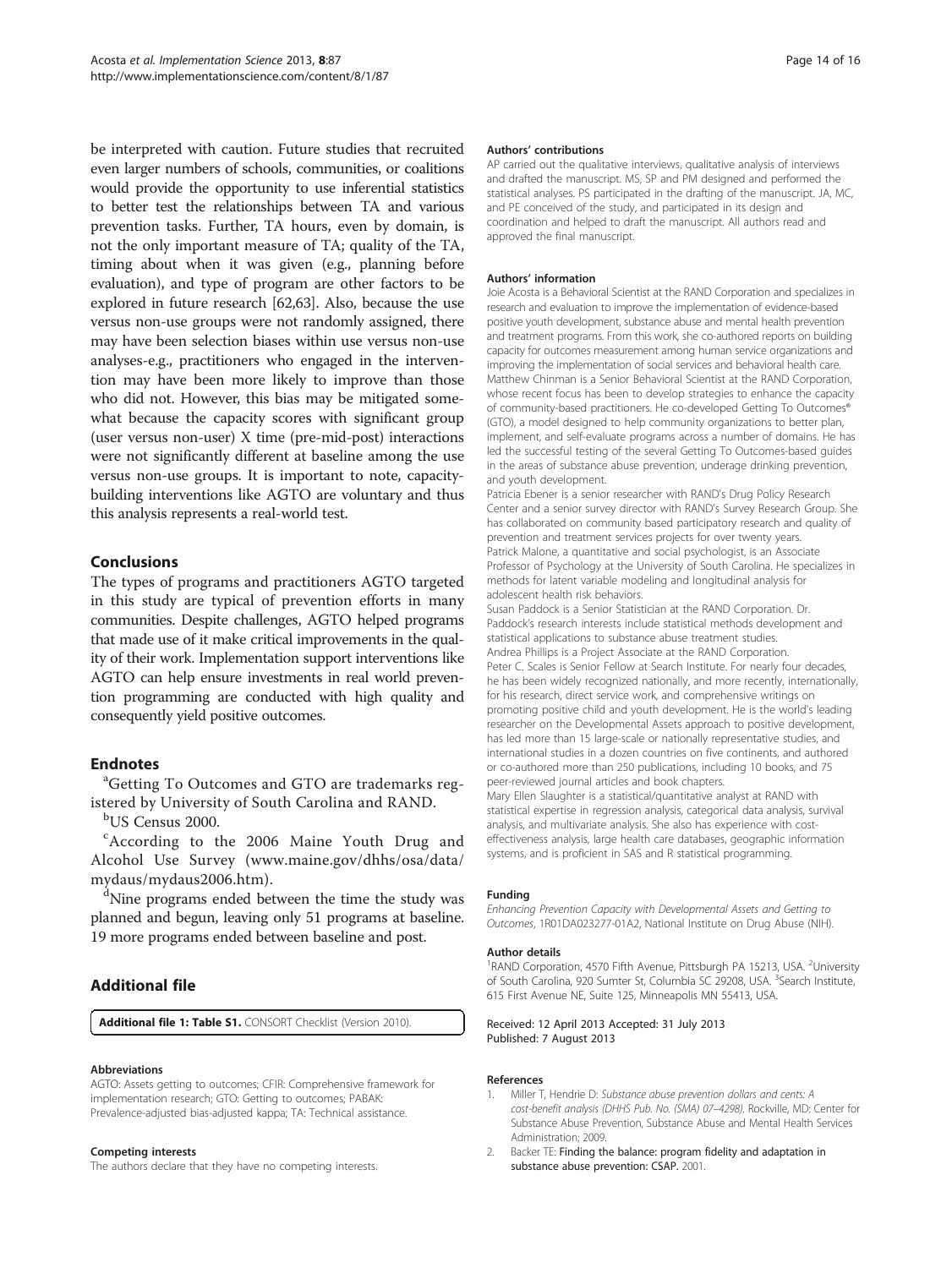- <span id="page-14-0"></span>3. Ennett ST, Ringwalt CL, Thorne J, Rohrbach LA, Vincus A, Simons-Rudolph A, et al: A comparison of current practice in school-based substance abuse prevention programs with meta-analysis findings. Prev Sci 2003, 4:1-14.
- Cantor D, Crosse S, Hagen CA, Mason MJ, Siler AJ, Von Glatz A: Wide Scope, Questionable Quality: Drug and Violence Prevention Efforts in American Schools. Report on the Study on School Violence and Prevention. In. Washington, DC: U.S. Department of Education, Planning and Evaluation Service; 2001.
- Crosse S, Burr M, Cantor D, Hagen CA, Hantman I: Wide Scope, Questionable Quality: Drug and Violence Prevention Efforts in American Schools. Report on the Study on School Violence and Prevention. In. Washington, DC: U.S. Department of Education, Planning and Evaluation Service; 2001.
- 6. Reuter P, Timpane JM: Assessing options for the safe and drug free schools and communities act. Santa Monica, CA: RAND; 2001. No. MR-1328.
- 7. Silvia ES, Thorne J: School-based drug prevention programs: A longitudinal study in selected school districts. In. North Carolina: Research Triangle Institute; 1997.
- U.S. Department of Education OoP, Evaluation and Policy Development, Policy and Program Studies Service: Prevalence and Implementation Fidelity of Research-Based Prevention Programs in Public Schools: Final Report. Washington, D.C; 2011.
- 9. Wandersman A, Florin P: Community interventions and effective prevention: bringing researchers/evaluators, funders and practitioners together for accountability. Am Psychol 2003, 58(6/7):441-448.
- 10. Green L: From research to 'Best Practices' in other settings and populations. Am J Health Behav 2001, 25(3):165–178.
- 11. Livet M, Wandersman A: Organizational functioning: facilitating effective interventions and increasing the odds of programming success. In Empowerment evaluation in practice. Edited by Fetterman DM, Wandersman A. New York, NY: Guilford; 2005:123–154.
- 12. Chinman M, Hunter S, Ebener P, Paddock S, Stillman L, Imm P, Wandersman A: The Getting To Outcomes demonstration and evaluation: an illustration of the prevention support system. Am J Community Psychol 2008, 41:206–224.
- 13. Chinman M, Tremain B, Imm P, Wandersman A: Strengthening prevention performance using technology: a formative evaluation of interactive Getting To OutcomesTM. Am J Orthopsychiatry 2009, 79:469–481.
- 14. Fishbein M, Ajzen A: Beliefs, attitudes, intentions, and behavior: An introduction to theory and research. Reading, MA: Addison-Wesley; 1975.
- 15. Ajzen I, Fishbein M: Attitude-behavior relations: a theoretical analysis and review of empirical research. Psychol Bull 1977, 84:888-918.
- 16. Bandura A: Health promotion by social cognitive means. Health Educ Behav 2004, 31(2):143–164.
- 17. Fishbein M, Ajzen I: Atitudes toward objects as predictive of single and multiple behavioral criteria. Psychol Rev 1974, 81:59–74.
- 18. Chinman M, Acosta J, Ebener P, Burkhart Q, Clifford M, Corsello M, Duffy T, Hunter S, Jones M, Lahti M, et al: Establishing and evaluating the key functions of an interactive systems framework based on Assets-Getting To Outcomes. Am J Commun Psychol 2012. [http://rd.springer.com/article/](http://rd.springer.com/article/10.1007%2Fs10464-012-9504-z) [10.1007%2Fs10464-012-9504-z.](http://rd.springer.com/article/10.1007%2Fs10464-012-9504-z)
- 19. Benson PL, Scales PC, Leffert N, Roehlkepartain ER: A fragile foundation: The state of developmental assets among American youth. Minneapolis, MN: Search Institute; 1999.
- 20. Leffert N, Benson PL, Scales PC, Sharma AR, Drake DR, Blyth DA: Developmental assets: measurement and prediction of risk behaviors among adolescents. Appl Dev Sci 1998, 2:209–230.
- 21. Scales PC, Benson PL, Leffert N, Blyth DA: Contribution of developmental assets to the prediction of thriving among adolescents. Appl Dev Sci 2000, 4:27–46.
- 22. Fisher D, Imm PS, Chinman M, Wandersman A: Getting To Outcomes with Developmental Assets: Ten steps to measuring success in youth programs and communities. Minneapolis, MN: Search Institute; 2006.
- 23. Damschroder LJ, Aron DC, Keith RE, Kirsh SR, Alexander JA, Lowery JC: Fostering implementation of health services research findings into practice: a consolidated framework for advancing implementation science. Implement Sci 2009, 4:50-65.
- 24. Rohrbach LA, D'Onofrio CN, Backer TE, Montgomery SB: Diffusion of school-based substance abuse prevention programs. Am Behav Sci 1996, 39:919–934.
- 25. Rohrbach LA, Graham JW, Hansen WB: Diffusion of a school-based substance abuse prevention program: predictors of program implementation. Prev Med 1993, 22(2):237–260.
- 26. McCormick LK, Steckler AB, McLeroy KR: Diffusion of innovations in schools: a study of adoption and implementation of school-based tobacco prevention curricula. Am J Health Promot 1995, 9:210–219.
- 27. Steckler AB, McLeroy KR, Goodman RM, McCormick L, Bird ST: Toward integrating qualitative and quantitative methods: an introduction. Health Educ Q 1992, 19:1–8.
- 28. Parcel GS, Erikson MP, Lovato CY, Gottlieb NH, Brink SG, Green LW: The diffusion of school-based tobacco-use prevention program: project description and baseline data. Health Educ Res 1989, 4:111–124.
- 29. Cividin TM, Ottoson JM: Linking reasons for continuing professional education participation with post-program application. J Contin Educ Health Professions 1997, 17:46–55.
- 30. Ottoson JM: After the applause: exploring multiple influences on application following an adult education program. Adult Educ Quart 1997, 47:92–107.
- 31. Damschroder LJ, Aron DC, Keith RE, Kirsh SR, Alexander JA, Lowery JC: Fostering implementation of health services research findings into practice: a consolidated framework for advancing implementation science. Implement Sci 2009, 4:1.
- 32. Murray DM: Design and analysis of group-randomized trials. Oxford, UK: Press OU; 1998.
- 33. Battelle: Annual findings report: Drug-free communities support program national evaluation. Washington, DC: Executive Office of the President Office of Administration Office of National Drug Control Policy; 2008.
- 34. Butterfoss FD, Goodman RM, Wandersman A: Community coalitions for prevention and health promotion. Health Educ Res 1993, 8:315–330.
- 35. Ellickson PL, Bell RM: Drug prevention in junior high: a multi-site longitudinal test. Science 1990, 247:1265–1372.
- 36. Botvin GJ, Baker E, Dusenbury L, Botvin EM, Diaz T: Long-term follow-up results of a randomized drug abuse prevention trial in a white middle-class population. JAMA 1995, 273(14):1106–1112.
- 37. Jemmott JB, Jemmott L, Spears H, Hewitt N, Cruz-Collins M: Self-efficacy, hedonistic expectancies, and condom-use intentions among inner-city Black adolescent women: a social cognitive approach to AIDS risk behavior. J Adolescent Health 1992, 13:512–519.
- Jemmott JB, Jemmott LS, Fong GT: Reductions in HIV risk-associated sexual behaviors among Black male adolescents: effects of an AIDS prevention intervention. Am J Public Health 1992, 82:372–377.
- 39. Jemmott JB, Jemmott LS, Fong GT, McCaffree K: Reducing HIV risk-associated sexual behavior among African American adolescents: Testing the generality of intervention effects. Am J Community Psychol 1999, 27:161–187.
- 40. Chinman M, Hannah G, Wandersman A, Ebener P, Hunter S, Imm P, Sheldon J: Developing a community science research agenda for building community capacity for effective preventive interventions. Am J Community Psychol 2005, 3/4:143–157.
- 41. Mitchell R, Stone-Wiggins B, Stevenson JF, Florin P: Cultivating capacity: outcomes of a statewide support system for prevention coalitions. J Prev Interv Community 2004, 27:67–87.
- 42. O'Donnell LO, Scattergood P, Adler M, San Doval A, Barker M, Kelly JA, et al: The role of technical assistance in the replication of effective HIV interventions. AIDS Educ Prev 2000, 12:99–111.
- 43. Stevenson JF, Florin P, Mills DS, Andrade M: Building evaluation capacity in human service organizations: a case study. Eval Program Plann 2002, 25(3):233–243.
- 44. Kitson A, Harvey G, McCormack B: Enabling the implementation of evidence based practice: a conceptual framework. Qual Health Care 1998, 7:149–158.
- 45. Rycroft-Malone J, Harvey G, Seers K, Kitson A, McCormack B, Titchen A: An exploration of the factors that influence the implementation of evidence into practice. J Clin Nurs 2002, 13:913–924.
- 46. Stetler CB, Legro MW, Rycroft-Malone J, Bowman C, Curran G, Guihan M, et al: Role of 'external facilitation' in implementation of research findings: a qualitative evaluation of facilitation experiences in the Veterans Health Administration. Implement Sci 2006, 23.
- 47. Weiss E, Miller-Anderson R, Lasker R: Making the most of collaboration: exploring the relationship between partnership synergy and partnership functioning. Health Educ Behav 2002, 29:683–698.
- Lehman WEK, Greener JM, Simpson DD: Assessing organizational readiness for change. J Subst Abuse Treat 2002, 22(4):197–209.
- 49. Hall GE, Hord SM: Implementing change. Boston, MA: Allyn and Bacon; 2001.